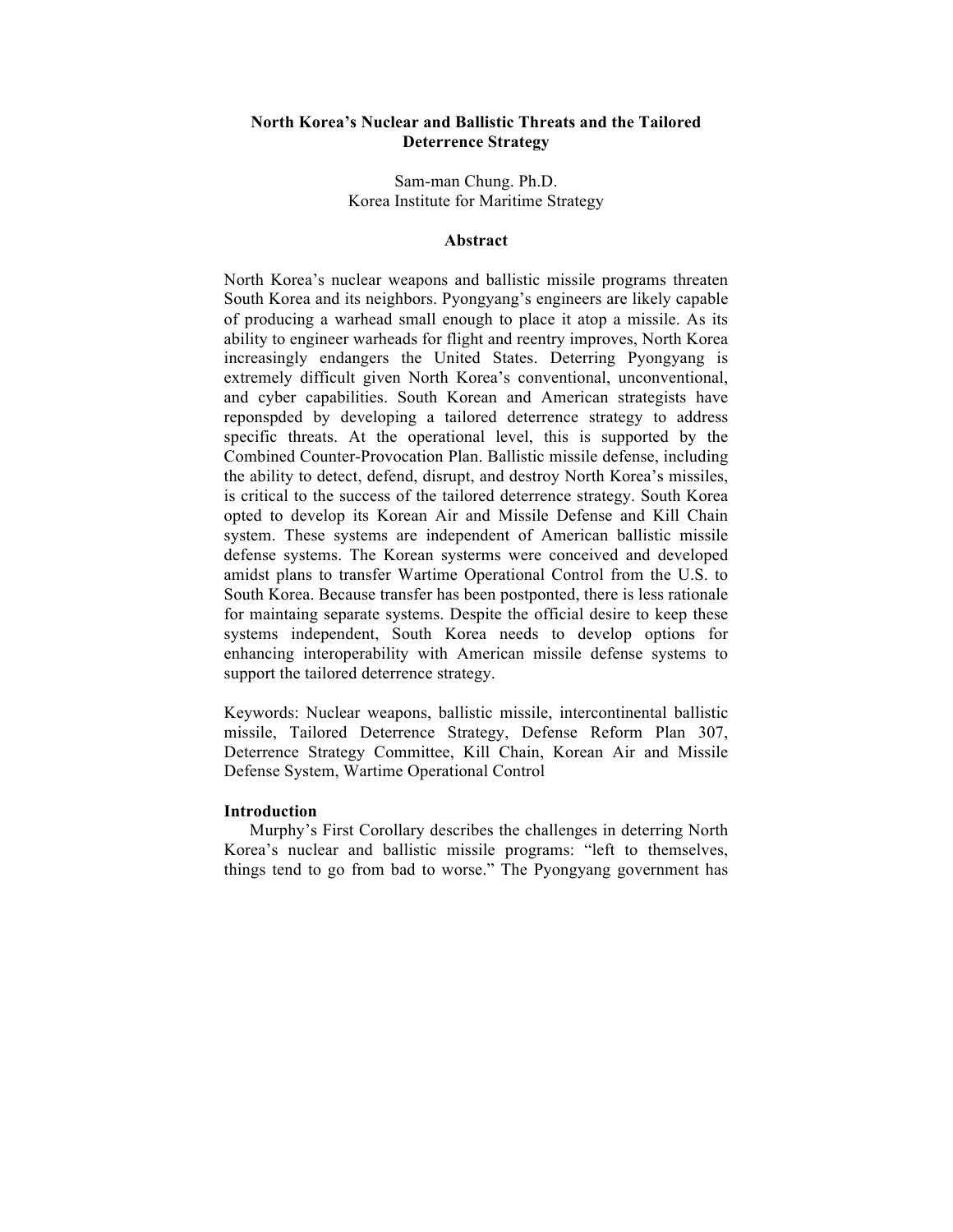repeatedly shown that it doesn't adhere to global rules. North Korea signed the Nuclear Nonproliferation Treaty, then declared it was withdrawing from the treaty. Similarly, the country pledged to denuclearize, only to renege on its commitment. Nuclear weapons are central to the regime's identity, as well as Kim Jong-un's survival. At a recent Workers' Party Congress, Kim Jong-un made it clear that North Korea is a nuclear power and will remain one.

Kim Jong-un has accelerated North Korea's ballistic missile development efforts. There were 18 missile tests during his father's 18-year rule. In contrast, North Korea has conducted 25 missile tests since Kim Jong-un assumed power five years ago. North Korean scientists appear increasingly capable of miniaturizing nuclear warheads to the degree they can be integrated into the country's missiles. Engineers are working to overcome other technical challenges associated with long-range flight and reentry. Pyongyang's objectives are clear, and North Korean rocket scientists continue to learn with each test.

This paper analyzes the North Korean nuclear weapons program and strategies to deter the threat. The first part describes recent development in the North Korean nuclear program, as well as an assessment of Pyongyang's intercontinental ballistic missile (ICBM) capabilities using the framework developed by Jeffrey Lewis. The second part examines the tailored deterrence strategy as a means to counter this threat. This paper concludes by proposing the integration South Korea's Kill Chain and Korean Air and Missile Defense systems with American systems to enhance deterrent and defense capabilities.

# **North Korea's Nuclear Tests**

Assessing North Korea's nuclear weapons' program has proved challenging despite the considerable efforts of the scientific and intelligence communities over the past three decades. Nonetheless, most analysts believe North Korea is capable of weaponizing both Plutonium and Highly Enriched Uranium (HEU). Additionally, the series of four underground nuclear tests has each produced higher yields.<sup>1</sup> Examining each test, North Korean pronouncements, and international reactions to verify Pyongyang's claims provides insight into the evolution of North Korea's nuclear program.

North Korea first tested a nuclear weapon on October 9, 2006, detonating the device in a tunnel at the Punggye-ri Nuclear Test Site.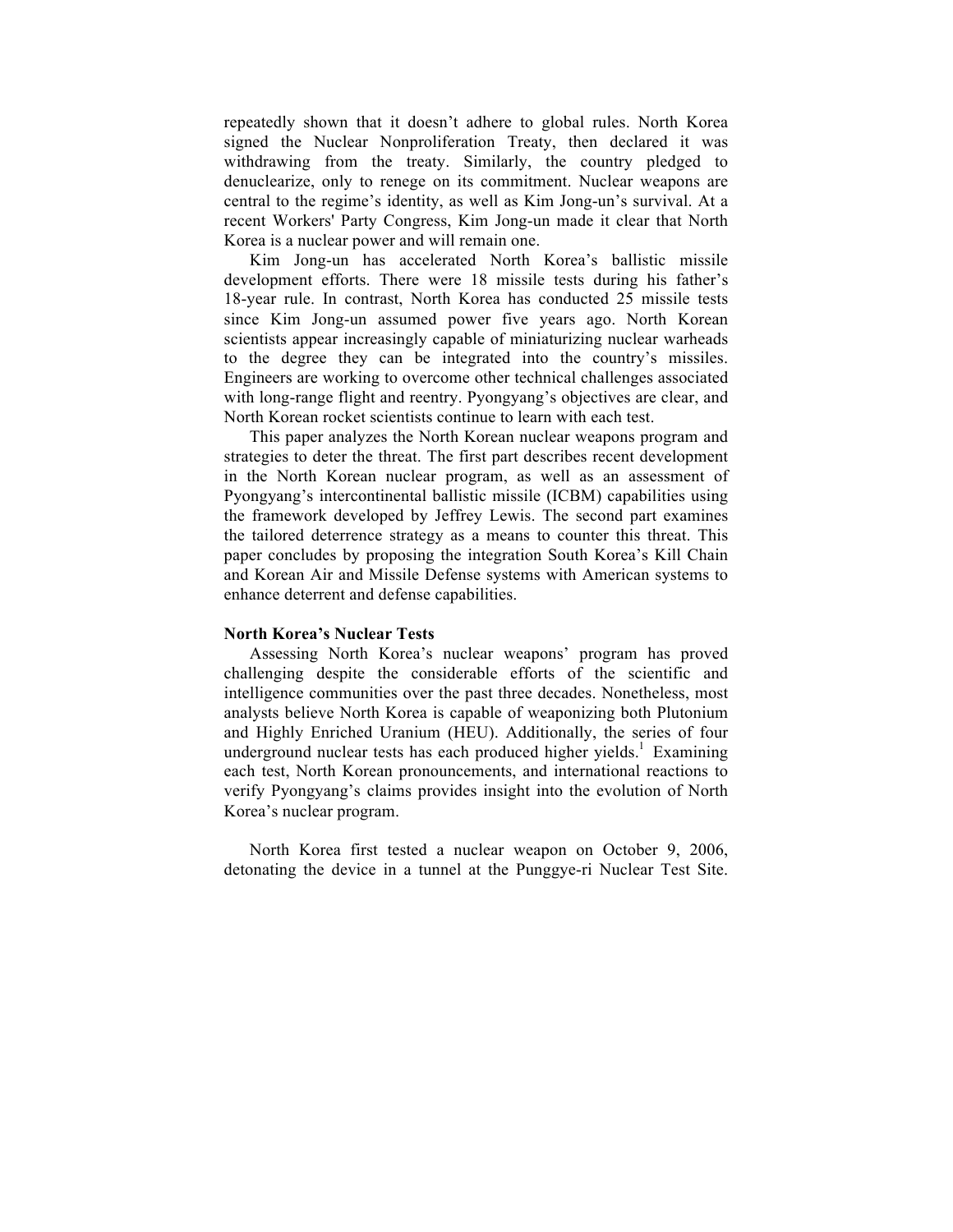Located in the remote mountains of North Hamgyong Province, North Korean engineers had spent years preparing and testing the site. The first device was assumed to use plutonium processed at the Yongbyon Nuclear Scientific Research Center (Yongbyon). However, many experts questioned whether a nuclear explosion occurred due to the small yield of the test. Speculation ranged from a conventional explosion designed to give the appearance of a nuclear test to a fizzle in which the bomb failed to meet its projected yield. After a week of uncertainty, the Office of the Director of National Intelligence (ODNI) announced that specially equipped American military aircraft detected radioactive isotopes, confirming that North Korea detonated a nuclear device.<sup>2</sup> The ODNI assessed the strength of the blast at less than one kiloton.<sup>3</sup>

Before the ODNI announcement, an unnamed North Korean official was quoted as saying that North Korea could launch a nuclear missile unless the United States sits down for face-to-face talks.<sup>4</sup> This threat required the international community to believe that North Korean engineers and scientists had mastered the many technologies required to mount a nuclear warhead to a ballistic missile. At the time of the test, few experts believed North Korea possessed such capabilities.

Pyongyang tested a second nuclear device on May 25, 2009. Like the first test, the weapon was detonated in a tunnel at the Punggye-ri Nuclear Test Site. However, South Korea, the United States, and the Preparatory Commission for the Comprehensive Test Ban Treaty Organization (CTBTO) were unable to detect the radionuclides frequently associated with an atomic explosion.<sup>5</sup> The inability to detect radionuclides doesn't mean that North Korea detonated conventional explosives. The depth of the test and type of rock may have contained the explosion; these factors shouldn't be discounted given North Korea's experience and expertise in building deep tunnels in hard rock. Based on seismic recordings, which varied from country to country, analysts in each country offered different estimates of the yield. The ROK Ministry of National Defense estimated the yield between one and 20 kilotons, <sup>6</sup> while the U.S. Intelligence Community assessed that "North Korea probably conducted a nuclear explosion" with an explosive yield of "a few kilotons."<sup>7</sup>

North Korea launched two short-range surface-to-air missiles on the same day of its second nuclear test. Additional tests followed, with three short-range missiles launched on May 26 and five short-range missiles launched on May 27. In early June, American and South Korean defense leaders separately confirmed that North Korea was making preparations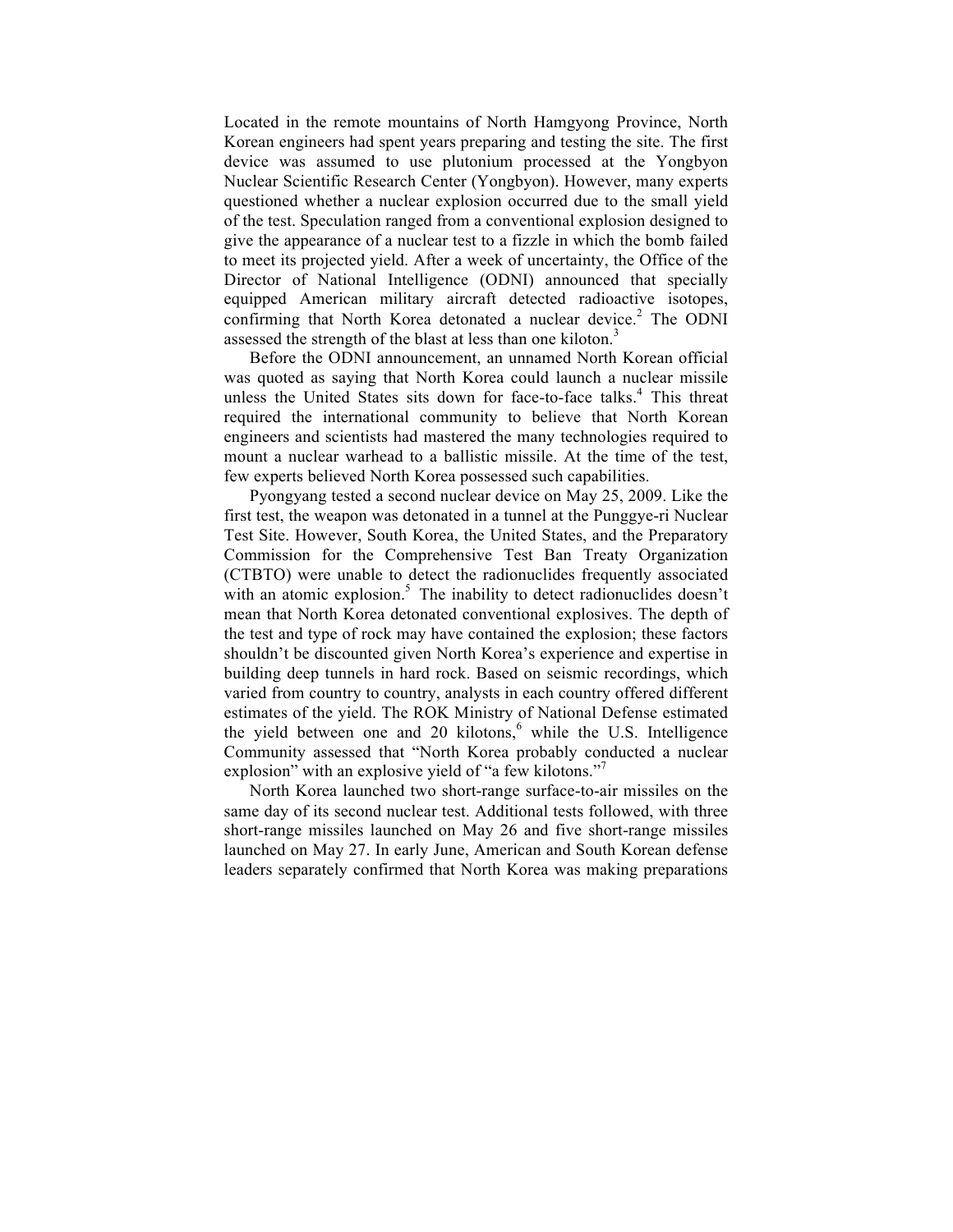to fire medium- and long-range missiles. Although North Korea did not launch its long-range missiles at this time, Pyongyang launched seven missiles into the East Sea on July  $6<sup>8</sup>$  However, North Korea had demonstrated increased capability earlier in the year with the launch of a three-stage rocket carrying the satellite Kwangmyongsong-2 on April 5.

On February 12, 2013, the Korea Central News Agency (KCNA) announced that North Korea had conducted its third nuclear test. The test was the first under Kim Jong-un's leadership of the country. Despite sending planes and ships to collect samples, analysis done by the ROK Nuclear Safety and Security Commission failed to detect any radioactive isotopes; none of the agency's 122 unmanned radiation monitoring systems reported any changes.<sup>9</sup>

As with previous underground tests, assessments of the device's nature and yield varied greatly. Based on seismic activity, the CTBTO estimated the third test to be twice as large as the second.<sup>10</sup> The ROK Ministry of National Defense, using analysis developed by the Korea Institute of Geosciences and Mineral Resources, assessed the strength of North Korea's nuclear test to be 6-7 kilotons.<sup>11</sup> The ODNI estimated the explosion yield was approximately several kilotons.<sup>12</sup>

The KCNA further reported that the test involved a "miniaturized and lighter nuclear device with greater explosive force than previously."<sup>13</sup> Proving the veracity of Pyongyang's miniaturization claims was even more difficult than assessing explosive yields. While there are substantial doubts that North Korean scientists have succeeded in producing a miniaturized nuclear weapon, senior defense officials in South Korea and the United States don't dismiss the possibility. Appearing before the National Assembly's Defense Committee on June 14, 2011, South Korean Defense Minister Kim Kwan-jin stated, "It has been a long time [since the North's nuclear test], so we believe the North had enough time to make a smaller and lighter nuclear weapon."<sup>14</sup> A year and a half after the third nuclear test, General Curtis M. Scaparrotti noted that North Korea had made significant progress in reducing the size of nuclear weapons. The senior American commander in South Korea stated, "they have the capability to have miniaturized the device at this point."<sup>15</sup>

North Korea's fourth nuclear test occurred on January 6, 2016. Although the seismic activity was similar to the third test, KCNA announced that North Korea had successfully tested a hydrogen bomb. Producing a hydrogen bomb—requiring a two-phase explosion that includes a nuclear fission trigger to initiate a fusion reaction—is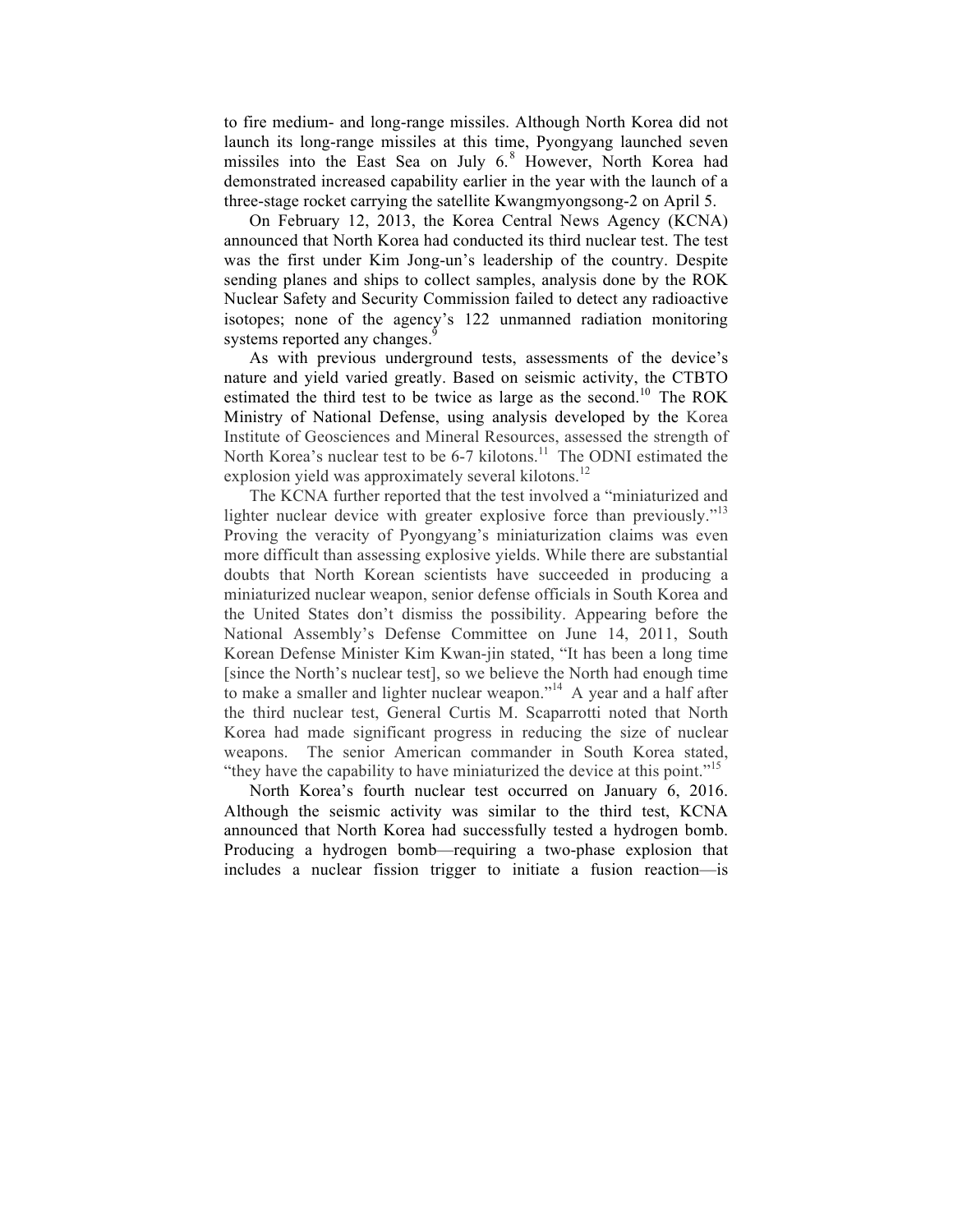considerably more challenging than an atomic weapon; only China, Great Britain, France, Russia, and the United States have successfully tested hydrogen weapons.<sup>16</sup>

Consequently, most independent experts, as well as officials and agencies in South Korea, doubted North Korea's claims. They contended the device had been more likely to be a boosted fission weapon. Even if Pyongyang produced a boosted fission weapon, a ROK Ministry of National Defense official concluded that the test was likely a failure due to the small size of the yield.<sup>17</sup> Regardless, North Korea's statement underscores the fact that hydrogen weapons are generally smaller and lighter than atomic weapons, making them more suitable for use in warheads.

Analytic uncertainties and Pyongyang's hyperbole notwithstanding, there are two key lessons to be learned from North Korea's first four nuclear tests. First, North Korea's objective is to develop a nuclear weapon capable of being delivered by a ballistic missile. Ballistic missile tests or official statements related to ballistic missiles have accompanied each of the four nuclear tests. Second, North Korean scientists and technicians appear to have learned from an initial failure, and have pursued more ambitious objectives with each test. While it is impossible to verify all claims, nuclear yields have increased significantly. Knowing North Korea's objective and current nuclear weapons capability, this analysis moves to the next step and examines the capabilities Pyongyang must master to achieve its goal of developing an intercontinental ballistic missile.

## **Assessing North Korea's Nuclear Capabilities**

Although much of the current debate surrounding Pyongyang's nuclear weapons has focused on miniaturization, this is one capability (albeit a critical one) that North Korean scientists and engineers must perfect in order to arm a ballistic missile with a nuclear warhead. Jeffrey Lewis, Director of the East Asia Nonproliferation Program at the Middlebury Institute of International Studies at Monterey, posed three questions that will serve as a framework for assessing North Korea's nuclear capabilities:

Can North Korea make a nuclear weapon small enough?

Can North Korea's compact nuclear weapon survive the shock, vibration and temperature change

associated with ballistic missile flight?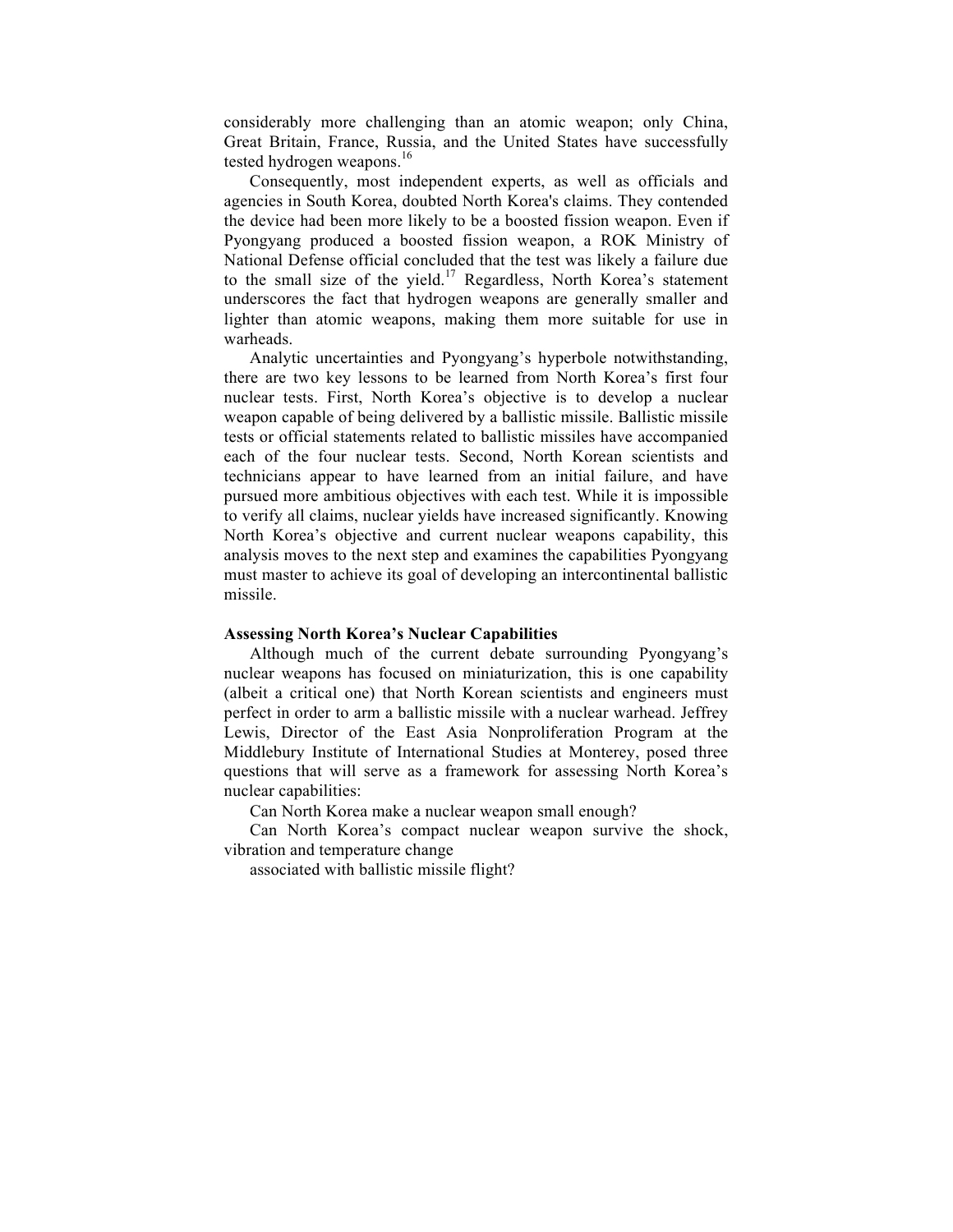Can North Korea construct a reentry vehicle that can survive the extreme heat of reentry, a problem

that gets worse with range? $18$ 

While the last question primarily affects Pyongyang's abilitiy to target the U.S., North Korea's ability to address the first two questions affects South Korea and other countries in the region.

North Korea's regime is well-known for making outrageous and often false claims. However, its latest claim to have miniaturized a nuclear device seems plausible. As noted, the Commander of U.S. Forces, Korea opined that North Korea likely possessed the capability to miniaturize a nuclear weapon in October 2014. In March 2016, South Korean Defense Minister Han Min-koo concurred with the assessment, stating, "Given the time that has elapsed since its first nuclear test, we believe that North Korea has achieved a significant level of mi niaturization."<sup>19</sup>

The U.S. Intelligence Community has often stated that North Korea may have followed by the path of other countries in focusing on developing smaller nuclear weapons weighing approximately  $1,000 \text{ kg}^{20}$ The U.S. Defense Intelligence Agency was even more explicit, assessing that North Korea might try to build a nuclear device in the 650-750 kg range that is similar to the American Mark 7 design. In either cases, the weapons are considered unreliable without testing.<sup>21</sup> Lewis notes that many believed North Korea's failed first test was a result of trying to build a compact device at the outset. $^{22}$ 

When North Korea's first test in 2006 produced a very disappointing yield, many experts took the small yield to mean that North Korea had tried to skip directly to a compact device, resulting in a failure. But, since then, North Korea has conducted three more nuclear tests that produced far higher yields with number of test increasing. Following the test in 2013, the North Koreans announced they had "miniaturized" their nuclear devices. The proliferation of design information has allowed countries to focus efforts on developing smaller warheads from the outset. The Pakistani nuclear program benefitted from receiving Chinese designs of a uranium-based warhead weighing approximately 500 kg. and measuring 90 cm. in diameter.<sup>23</sup> In turn, the Pakistanis passed this along to the Libyans.

If North Korean scientists were able to build a similarly-sized warhead, they would certainly be able to mount it to a Nodong missile. Dr. Bruce E. Bechtol, Jr., an Angelo State University professor who has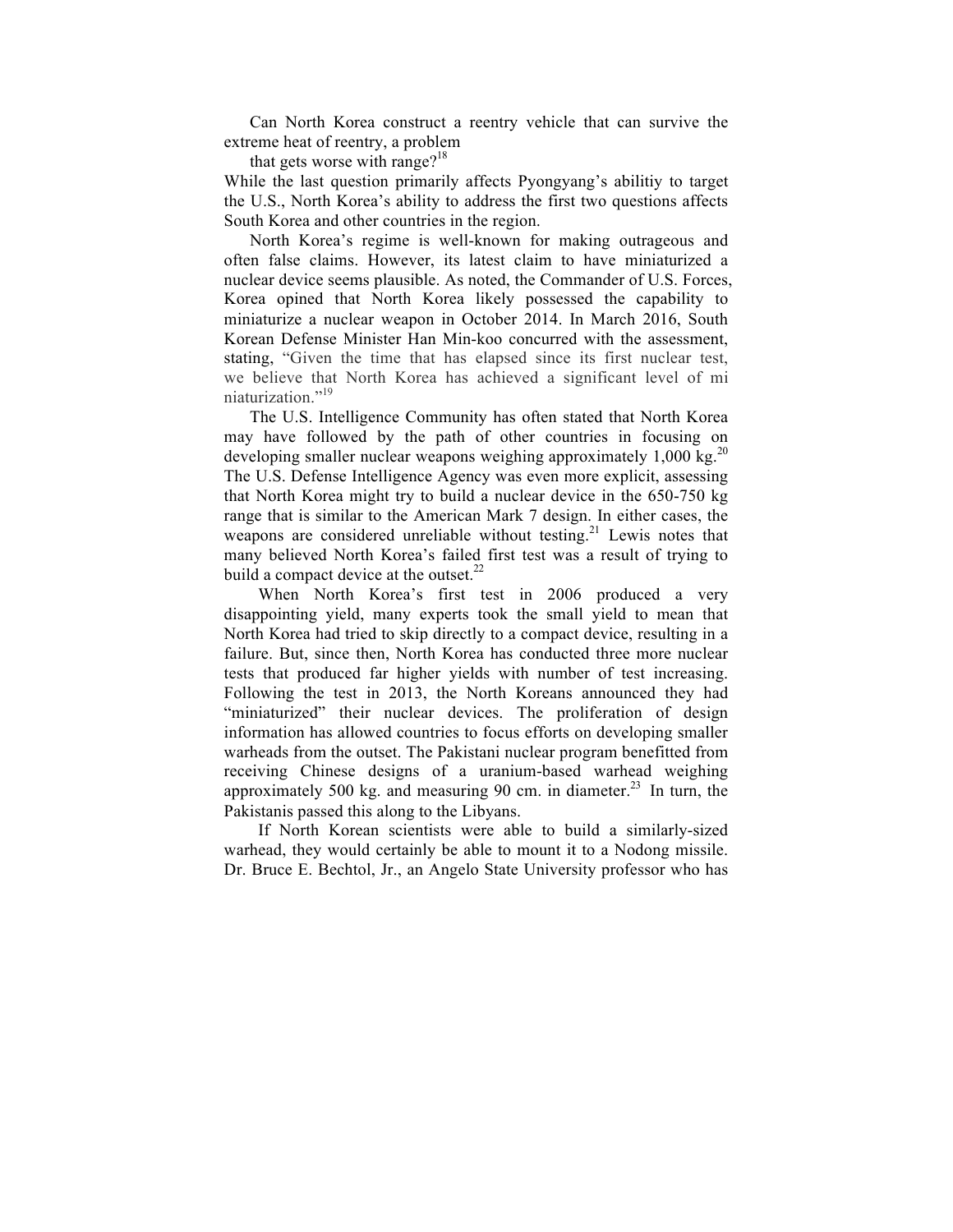authored several books on the North Korean military, estimates Pyongyang has had this capability since  $2010^{24}$  Officials increasingly believe North Korea is capable of fitting a warhead onto an ICBM. During an April 7, 2015 briefing, Admiral William Gortney, commander of the North American Aerospace Defense Command, told reporters that the Pentagon believed North Korea was capable of placing miniaturized warheads on the KN-08 ICBM.<sup>25</sup> Six days later, South Korea's Vice Defense Minister Baek Seung-joo dismissed Admiral Gortney's claims and repeated Seoul's position that North Korea had yet to build a nuclear weapon small enough to place on a warhead despite its advances in miniaturization.<sup>26</sup> The differing assessments marked a high-level split between senior defense officials, yet reflected the ongoing debate in academic and policy circles over North Korea's miniaturization capabilities. Lewis estimates the North Koreans could have miniaturized a warhead weighing 450-750 kg., and a diameter between 60 and 90 cm. as a result of their previous tests.<sup>2</sup>

While miniaturization is a the key first step, Lewis notes that any North Korean warhead must be engineered to survive the shock, vibration and temperature change that occurs during ballistic missile flight. These challenges go beyond the issue of miniaturization, and include the design of the missile and integration of the warhead. Moreover, it is extremely difficult to replicate the conditions of ballistic missile flight in a laboratory. Melissa Hanham of the James Martin Center for Nonproliferation Studies pointed out the need for operational testing after North Korea's *Rodong Sinmun* published a photograph of Kim Jong-un inspecting a miniaturized nuclear device, " It's very hard to determine or to demonstrate the capability short of testing on the tip of flying missiles."<sup>28</sup> In addition to overcoming the engineering challenges inherent in designing and integrating nuclear warheads and ballistic missile, North Korea must consider the political risk associated with a test flight of an actual warhead.

Both the U.S. and China faced a similar challenge in developing ICBMs capable of delivering nuclear warheads. When the Soviet Union ended a de facto moratorium on atmospheric testing in September 1961, President Kennedy approved a series of atmospheric tests of American nuclear weapons and missile. Of the 36 tests conducted under Operation Dominic, Frigate Bird was the only test involving a live warhead and a ballistic missile.29 On May 6, 1962, the *USS Ethan Allen* launched a Polaris A2 missile. After flying 2700 km., the warhead successfully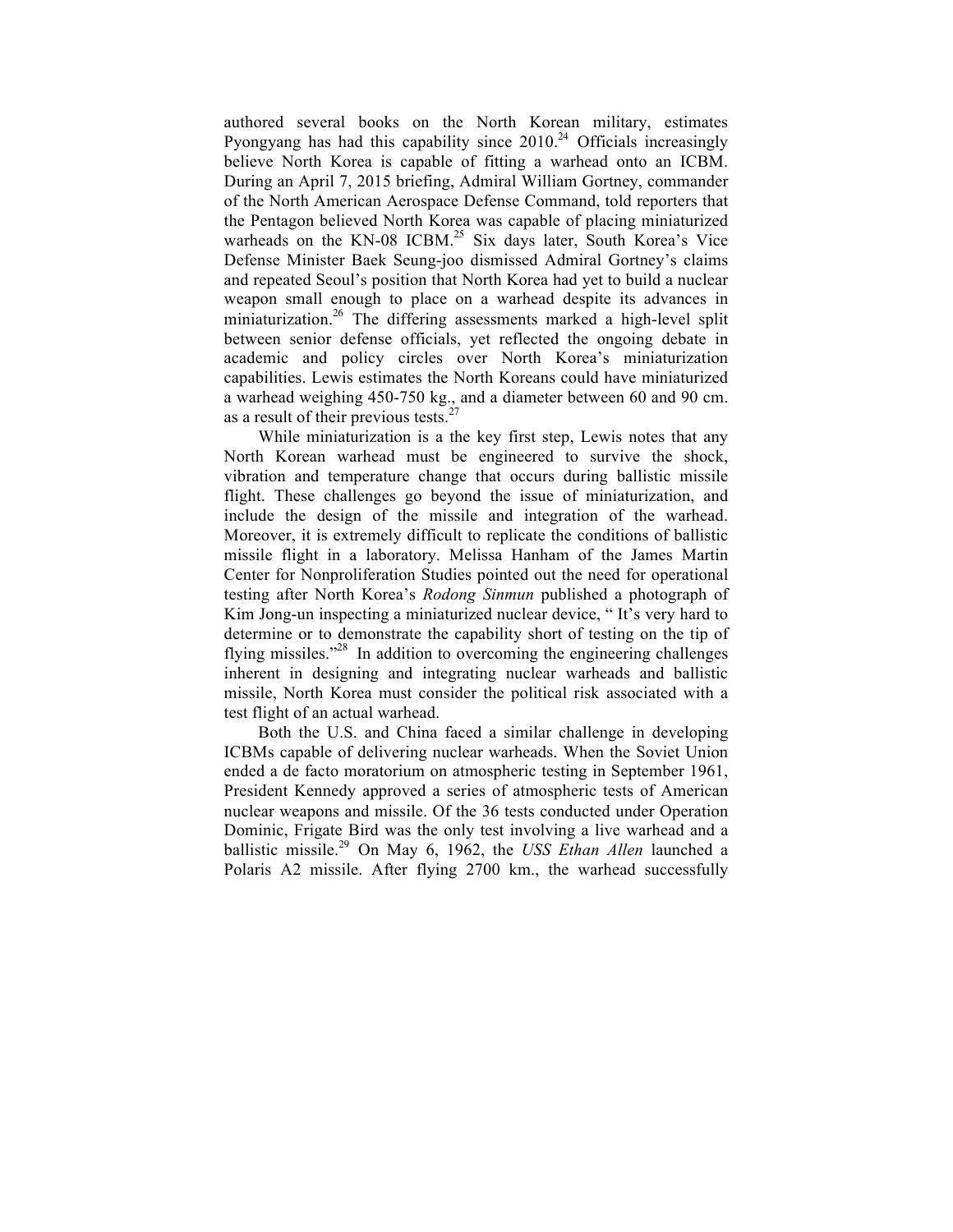detonated. However, subsequent tests indicated that the warhead was unreliable.<sup>30</sup> Frigate Bird was the only American test of a nuclear ICMB from launch to detonation.<sup>31</sup>

China faced similar problems in testing the DF-2 ballistic missile in the 1960s. Like the Americans, the Chinese faced similar problems in replicating the extreme and varying conditions of ICBM flight. The Chinese leadership also carefully considered the risks associated with an operational test of a live warhead. Premier Zhou Enlai ultimately approved the test after considerable discussions between weapons experts and the central leadership. In October 1966, China successfully fired a nuclear-armed DF-2 missile.<sup>32</sup>

North Korea doesn't appear to be at the stage where it is considering an operational test of an ICBM with a nuclear warhead. Pyongyang has yet to test the KN-08. However, like the U.S. and China, North Korea will likely have to consider an operational test in order to evaluate the reliability of its weapons. The results of such a test will have significant ramifications for both North Korea's nuclear program and those seeking to deter it.

Lewis's final question involves overcoming the significant technical challenges associated with designing, building, and testing a re-entry vehicle that can successfully re-enter the earth's atmosphere. Objects re-entering the atmosphere from the vacuum of space encounter enormous amounts of friction that generate extreme heat; ballistic missiles typically re-enter the earth's atmosphere at speeds reaching 7 km/second.<sup>33</sup> For a warhead to be operable, it must be built in a manner that allows it to survive reentry without burning up while remaining on course. The performance of warhead is a function of both the shape of the re-entry vehicle and its composition.

There are three shapes of re-entry vehicles: blunt, slender, and triconic; the latter is a hybrid between the blunt and slender warheads. North Korean military parades have featured blunt and triconic re-entry vehicles. Pyongyang has yet to exhibit the slender cones used by advanced nuclear powers.<sup>34</sup>

Blunt re-entry vehicles function by creating an air cushion and moving the heat energy around the vehicle; the Apollo Command Module is perhaps the most famous blunt re-entry vehicle. While blunt re-entry vehicles are simple and robust, they are of limited military use. If North Korean were to package a nuclear warhead in a blunt re-entry vehicle, Lewis notes the weapon would be "inaccurate, very heavy and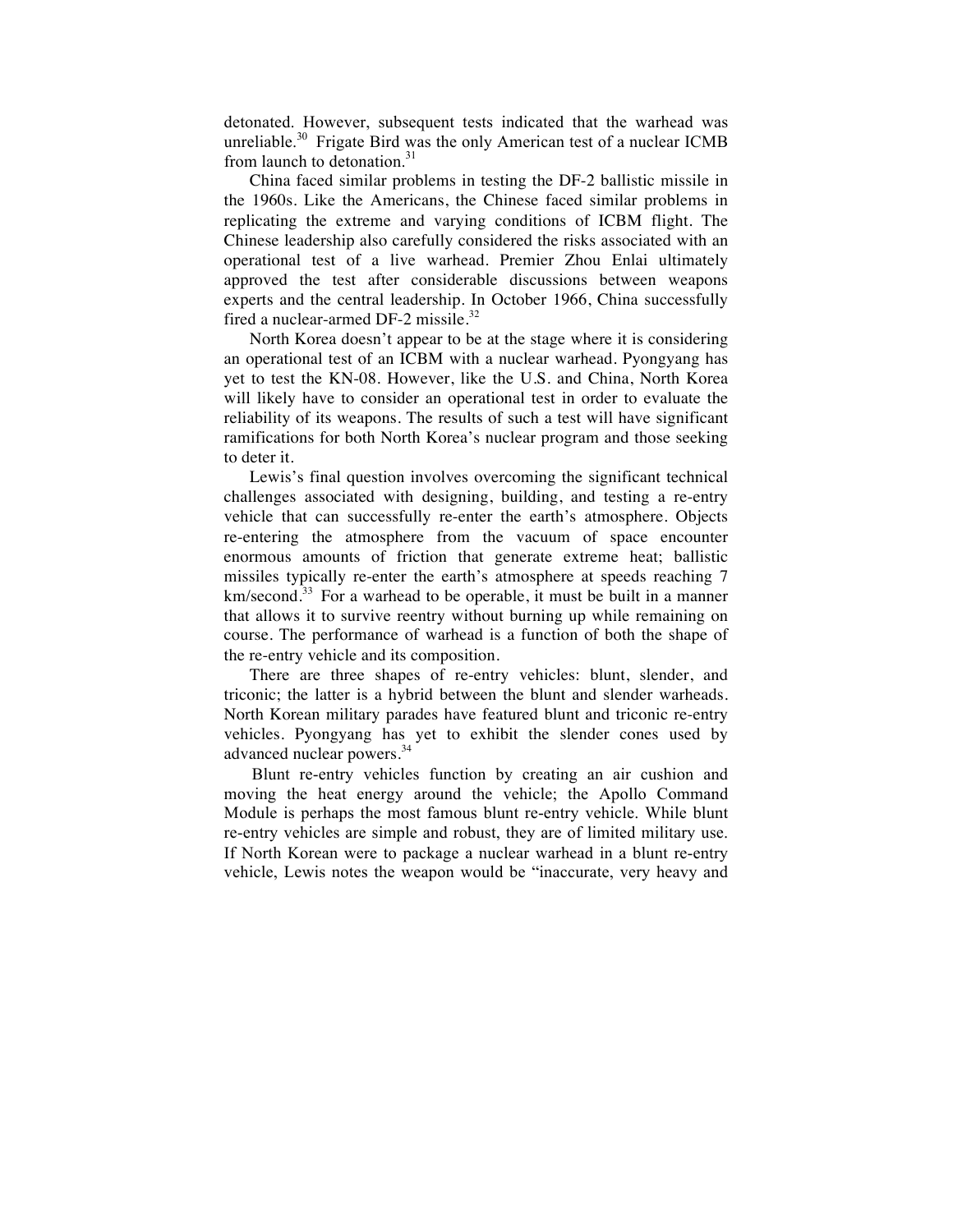potentially vulnerable to theater missile defense systems."<sup>35</sup> In a separate article, Lewis, non-proliferation research David Schmerler, and aerospace engineer John Schilling state, "If North Korea is planning on fielding such warheads, they are playing it very safe technologically, but they are limiting themselves to a system that can be used only against large, undefended targets."36

As implied by the name, a triconic warhead has three cones. This type of warhead is only found in nuclear weapons.<sup>37</sup> In addition to the design of the cone, triconic warheads deal with the problem of extreme temperatures by heat ablating materials; i.e., materials that dissipate heat by vaporization or evaporation.<sup>38</sup> North Korea has showcased missiles with triconic warheads during military parades. Additionally, the Iranians modified a North Korean Nodong missile, incorporating a triconic warhead onto the missile.<sup>39</sup>

Lewis's framework outlines significant challenges to arming a ballistic missile with a nuclear warhead. As noted, other states have overcome these challenges. Lewis notes that North Korea's effort is aided experience gained through "50 years of space flight, a large body of open source information, better computer simulation capabilities," as well as assistance from other countries. While officials often discount North Korea's capabilities, it is increasingly probable that North Korea will develop, field, and test nuclear-tipped ICBMs.

#### **Tailored Deterrence Strategy**

During the 45<sup>th</sup> Security Consultative Meeting (SCM), South Korean and American defense leaders formally endorsed a bilateral "Tailored Deterrence Strategy Against North Korean Nuclear and Other WMD Threats."<sup>40</sup> The agreement creates a "strategic, policy-level framework within the alliance for deterring specific threats."<sup>41</sup>Defense Secretary Chuck Hagel said the agreement would "help us work together more seamlessly to maximize the effects of our deterrence."<sup>42</sup> Defense Minister Kim Kwan-jin said both sides agreed to a "more future-oriented and comprehensive strategic alliance."<sup>43</sup>

The announcement was a significant milestone in the evolution of South Korean and American deterrence strategy against North Korea. Significantly, the agreement reflected the need for a combined (ROK-U.S) tailored deterrence strategy in dealing with threats from Pyongyang. This section describes the evolution of this combine strategy, beginning with a brief comparison between traditional deterrence and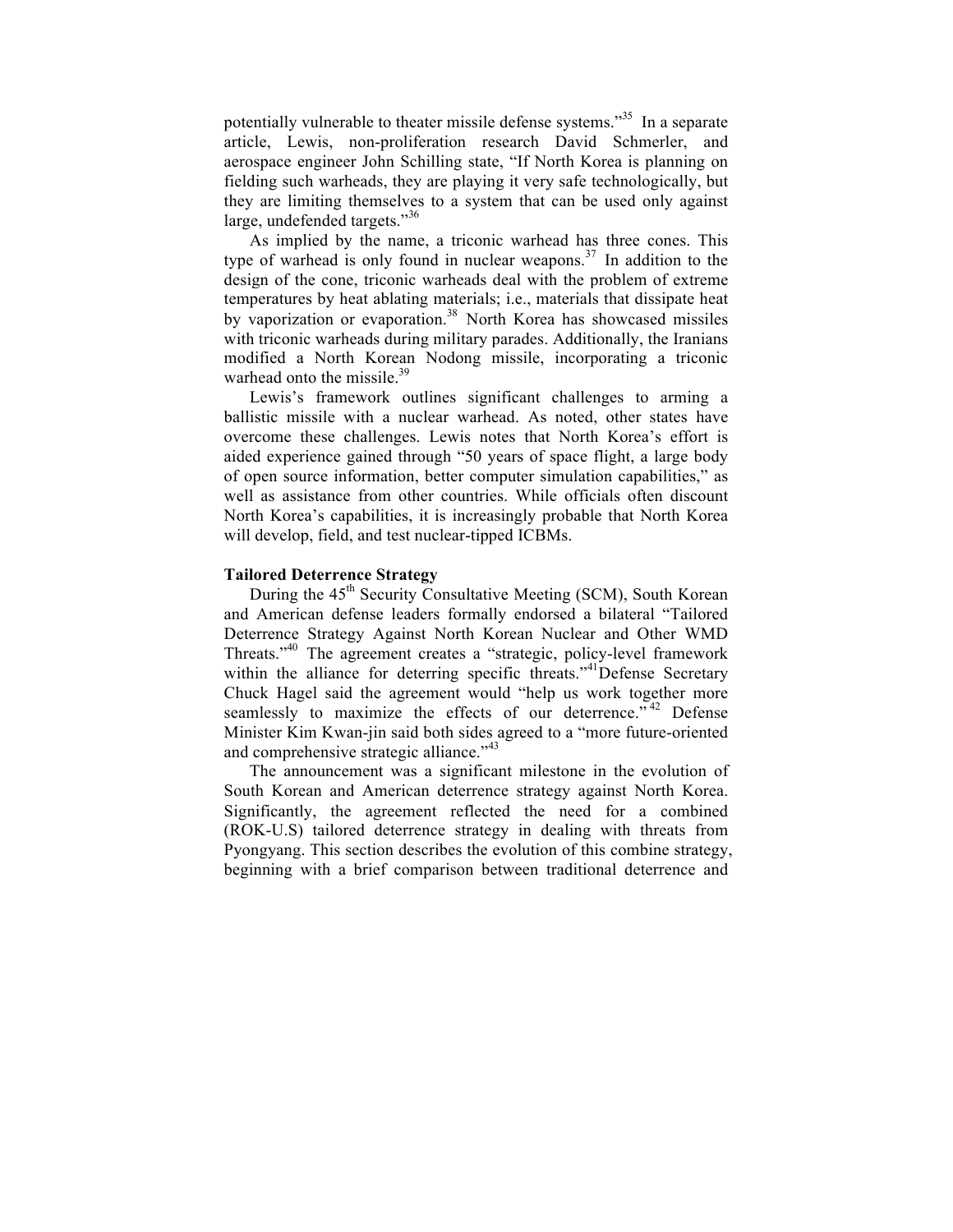tailored deterrence. It reviews past instances of tailored deterrence, which often involved independent actions South Korean and American. Lastly, this section describes combined tailored deterrence efforts following the October 2013 endorsement at the SCM.

Deterrence is frequently associated with the Cold War rivalry between the U.S. and the Soviet Union. In this bipolar world, each state viewed the other as posing the only major threat of attack. Because the stakes were so high, both the U.S. and Soviet Union invested significant resources in developing deterrence strategies. In addition to deploying nuclear weapons, strategists sought to develop theories of deterrence. Thomas Schelling's *The Strategy of Conflict* (1963) and *Arms and Influence* (1966) remain important works in strategy and international relations theory.<sup>44</sup>

The end of the Cold War, the breakdown of the bipolar world, and the proliferation of nuclear weapons presented new problems to strategists, policy makers, and practitioners. The 1994 North Korean nuclear crisis highlighted the challenge of adapting deterrence theory to the post-Cold War era and the rise of regional adversaries armed with weapons of mass destruction. The Clinton administration concern over Pyongyang's ability to reprocess spent fuel rods led it to consider preemptive strikes on the facilities on Yongbyong. The Americans went as far as to deploy F-117 stealth fighters to Korea.<sup>45</sup> However, the Clinton administration eventually rejected this plan due to the risk of retaliation that could escalate to war.<sup>46</sup>

The U.S. faced a similar situation in the summer of 2006 as North Korea prepared to launch a Taepodong-2 missile. Writing in *The Washington Post*, former and future Defense Secretaries William Perry and Ashton Carter urged the Bush administration to "immediately make clear its intention to strike and destroy the North Korean Taepodong missile before it can be launched.<sup> $347$ </sup> By this time, North Korea had conducted its first nuclear test. Like the Clinton administration, the Bush administration decided against a preemptive strike.

The Bush administration's reluctance to act came shortly after it outline a vision for tailored deterrence. Released in February 2006, the *Quadrennial Defense Review (QDR) Report*, continues "a shift from a one-size-fits-all notion of deterrence toward more adaptable approaches suitable for advanced military competitors, regional weapons of mass destruction states, as well as non-state terrorist networks, while assuring allies and dissuading potential competitors."<sup>48</sup>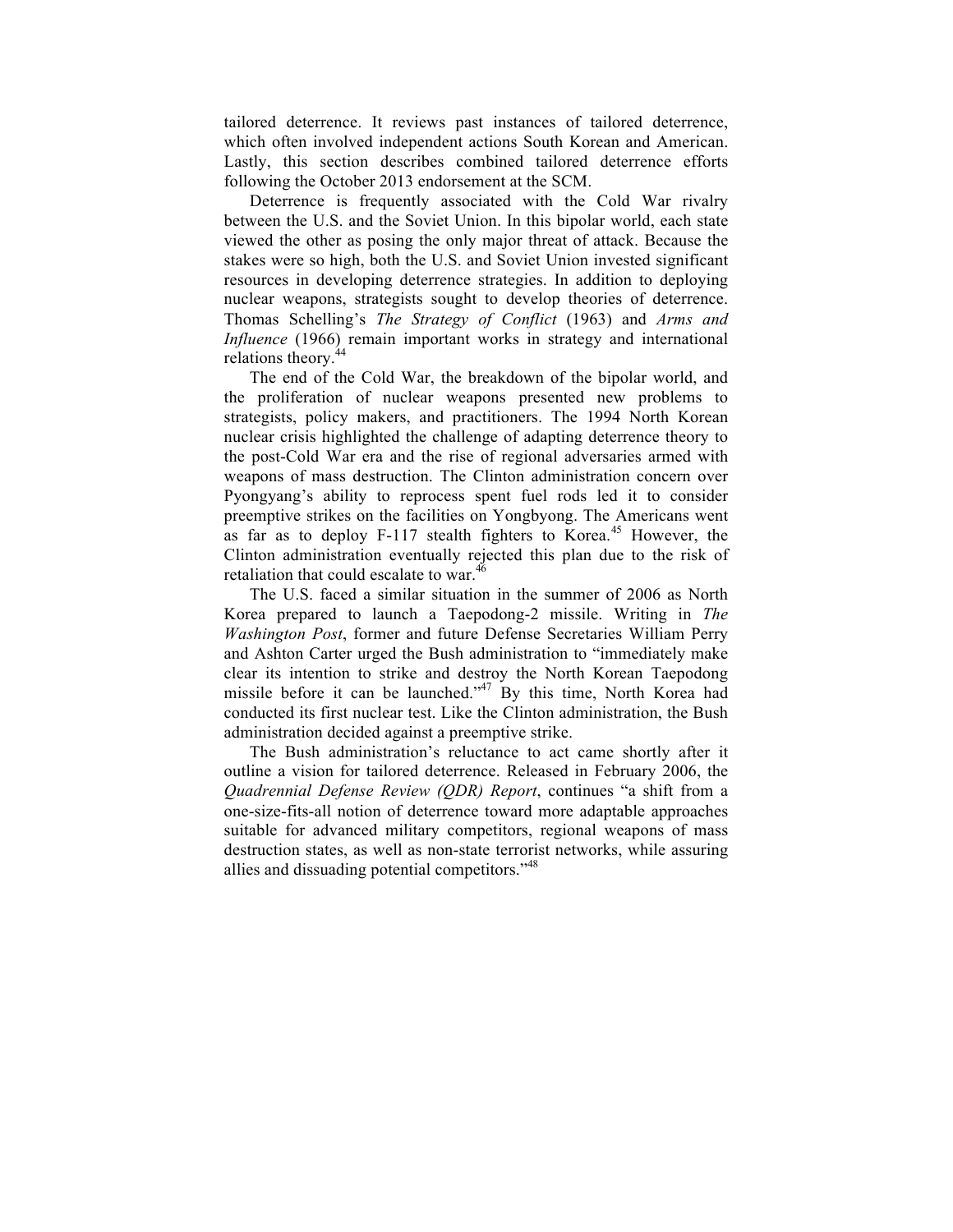Dr. M. Elaine Bunn, a senior research fellow at the Institute for National Strategic Studies at the National Defense University, noted that the QDR failed to adequately define the term or describe the means to achieve tailored deterrence. <sup>49</sup> The objective of deterrence remains largely the same, "to prevent a hostile action (such as aggression or WMD use) by ensuring that, in the mind of a potential adversary, the risks of action outweigh the benefits, while taking into account the consequences of inaction." <sup>50</sup> Dr. Bunn then provides three aspects of tailored deterrence that must be analyzed further in order to develop this concept: tailoring to specific actors and situations; tailoring capabilities; and, tailoring communications.<sup>51</sup> Dr. Bunn points out that specific North Korean actions must be deterred—providing nuclear weapons to terrorists, invading South Korea, and using nuclear weapons—rather than simply desiring to "deter North Korea."

North Korea presents unique challenges to the theory and practice of tailored deterrence. Dr. Michael Raska of Singapore's Nanyang Technological University describes a "spectrum of threats" that extend beyond nuclear weapons and ballistic missiles.<sup>52</sup> North Korea has demonstrated its conventional troops, special operations forces, and cyber capabilities in recent attacks including the sinking of the *ROKS Cheonan*, bombardment of Yeonpyoung Island, and hack of Sony Pictures.<sup>53</sup> In addition to the diversity of threats, Dr. Raska notes a key challenge is to "ascertaining North Korea's threshold for limited conflicts, asymmetric attacks, and provocations" that inflict damage on South Korea without provoking retaliation from the ROK-U.S. alliance.<sup>54</sup>

The ROK Government took initial steps toward a tailored deterrence strategy in the wake of the 2010 attacks on the *ROKS Cheonan* and Yeonpyoung Island. In December 2009, President Lee Myung-bak commissioned 15 experts to reexamine Defense Reform Plan (DRP) 2020. Led by Dr. Rhee Sang-woo, the Defense Reform Committee's year-long review encompassed the tragic events of 2010. A key element of DRP 307 (named for the date the president approved the commission's recommendations), the resulting Doctrine of Proactive Deterrence enables the South Korean military to make "prompt, focused and proportional retaliation against North Korea's attacks."<sup>55</sup> Previously, the Korean government had used a "Defense by Denial," seeking to contain North Korean provocations in order to preserve inter-Korean relations.<sup>56</sup> In a subsequent analysis of DRP 307, Dr. Rhee states, "DRP 307 induces North Korea to non-belligerent policy options. If North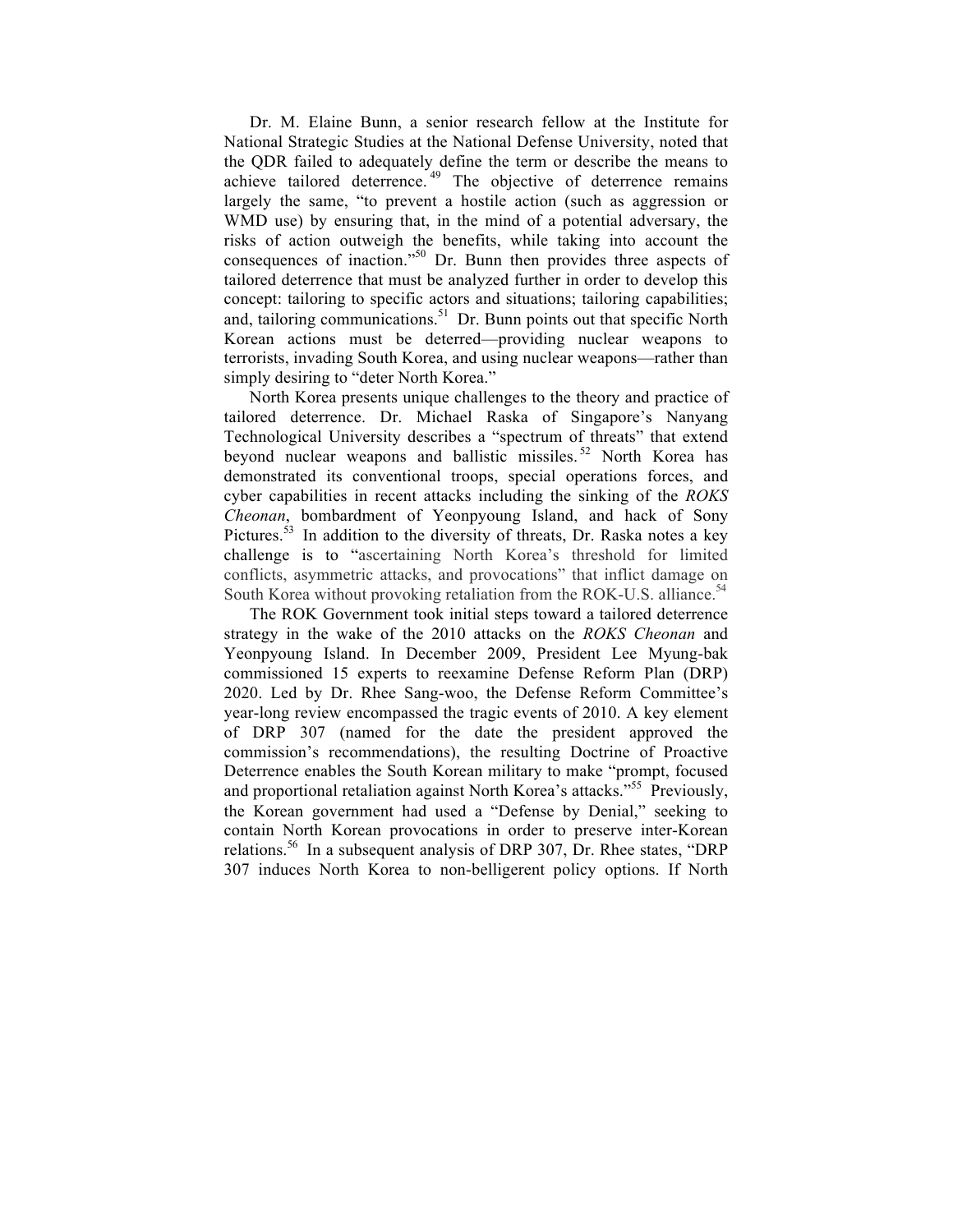Korea realizes that it is not possible to achieve national unification through belligerent means, then it will seriously and sincerely consider non-belligerent alternatives."57

Shortly after the release of DRP 307, General Jung Seung-jo, Chairman of the ROK Joint Chiefs of Staff (JCS), and General James D. Thurman, Commander of the Combined Forces Command, signed the Combined Counter-Provocation Plan (CCP). Following the attack on Yeonpyoung Island, the ROK and U.S. JCS Chairmen agreed to develop a plan to counter North Korean threats.<sup>58</sup> The CCP is a South Korean-led, U.S.- supported plan that facilitates a "strong and decisive combined South Korean and U.S. response to North Korean provocations and threats."<sup>59</sup>

Korean and American defense officials continued to refine deterrence strategies for dealing with North Korea's WMD and ballistic missiles at the  $7<sup>th</sup>$  Korea-U.S. Integrated Defense Dialogue on April 14-15, 2014. Following guidance from the  $47<sup>th</sup>$  SCM, the two delegations signed the terms of reference establishing the Deterrence Strategy Committee (DSC), combining the Counter-Missile Capabilities and Extended Deterrence Policy Committees.<sup>60</sup> The DSC is responsible for developed the "4D Operational Concept," a proactive means to "detect, defend, disrupt and destroy" North Korean nuclear and missile threats.<sup>61</sup> The Ministry of National Defense noted that the DSC will "more systematically utilize" American capabilities and South Korea's Kill Chain and Korea Air and Missile Defense (KAMD) systems; both systems are under development. $62$  Because the Kill Chain and KAMD are central to tailored deterrence, the remainder of this paper focuses on these systems.

#### **Korea Air and Missile Defense and the Kill Chain**

In 2006, the ROK Ministry of National Defense announced plans to develop the KAMD, an indigenous missile defense system. Despite the combined command structure on the peninsula, South Korea has pursued a system that is largely independent from the U.S., as well as the joint system being developed between the U.S. and Japan. Military officials initially stated the American and joint systems were not suited for the peninsula's geography and terrain; they also cited the high cost of these systems. During Lee Myung-bak's administration, defense officials stated the weapons constituting the American and Japanese ballistic missile defense system—the Patriot Advanced Capability-3 (PAC-3),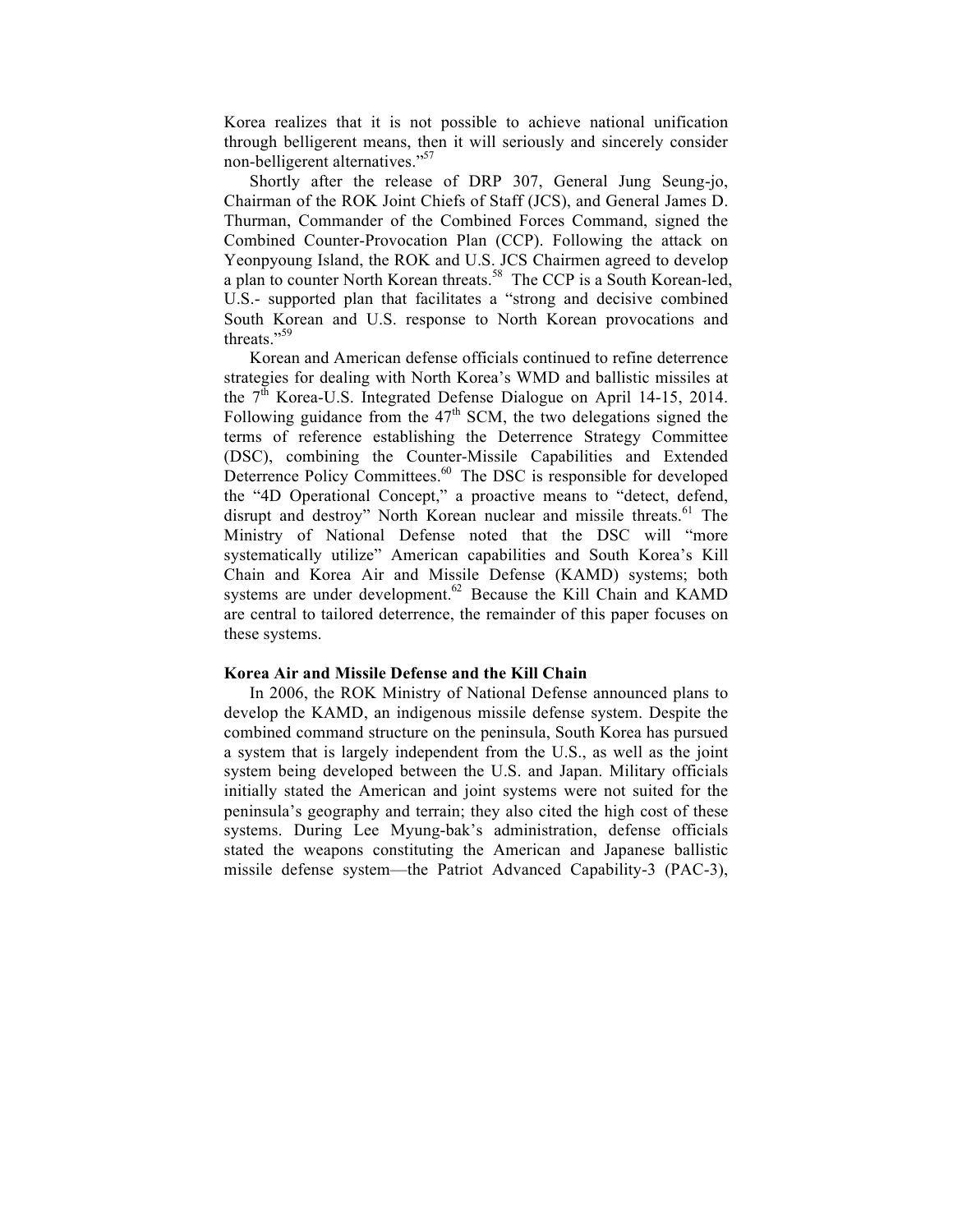Terminal High Altitude Area Defense System (THAAD), Aegis ships equipped with Standard Missile-3 (SM-3), and early warning radars—were not needed to protect South Korea from North Korean short-range missiles.<sup>63</sup>

At the outset, the KAMD was envisioned to consist of PAC-2 missile interceptors and radar.<sup>64</sup> To this end, South Korea acquired 48 used PAC-2 missile interceptors from Germany in 2008; it would ultimate possess nearly 300 PAC-2 missiles. The ROK upgraded its capabilities in 2014, purchasing 136 PAC-3 missiles. $\frac{65}{5}$ 

In 2009, the ROK Defense Acquisition Program Administration announced it would purchase two Green Pine Block-B (Super Green Pine) radar systems from Israel.<sup>66</sup> Capable of tracking dozens of targets at a reported detection range of more than 800 kilometers, the Super Green Pine systems would cover all of North Korea.<sup>67</sup> The ROK Ministry of National Defense approved construction of an Air and Missile Defense-Cell (AMD-Cell) earlier in the year. The AMD-Cell will integrate information obtained from Super Green Pine radars to counter low-flying, short- and medium-range missiles.<sup>68</sup>

KAMD expanded to include a sea-based component. South Korea's three *Sejong Daewang* (*Sejong* the Great)-class destroyers were already equipped with the Aegis radar. In 2009, the ROK Ministry of National Defense officially requested to purchase the SM-2 missile from the U.S.<sup>69</sup> Four years later, South Korea announced that it would upgrade its Aegis destroyers with the SM-6. With a range of 320-400 kilometers, the SM-6 is considered more effective in destroying North Korean ballistic missiles.  $70$  South Korea later announced it would acquire three additional Aegis destroyers.

South Korea's emphasis on the KAMD was reflected in the defense ministry's budget submission for the fiscal years 2014-2018. Of the 214.5 trillion won (\$192.6 billion) requested, 70.2 trillion won (13.4%) would be allocated for ballistic missile defense systems associated with  $KAMD.<sup>71</sup>$ 

In the *2012 Defense White Paper*, the ROK Ministry of National Defense outlined the concept for a preemptive strike capability: "in the event of provocation, our security posture will allow us to conduct swift, accurate, and thorough response within our sovereign rights of self-defense."<sup>72</sup> Developed within the framework of the tailored deterrence strategy, the Kill Chain system is envisioned to find, fix, track, target, and engage North Korean missiles; assessing engaged targets is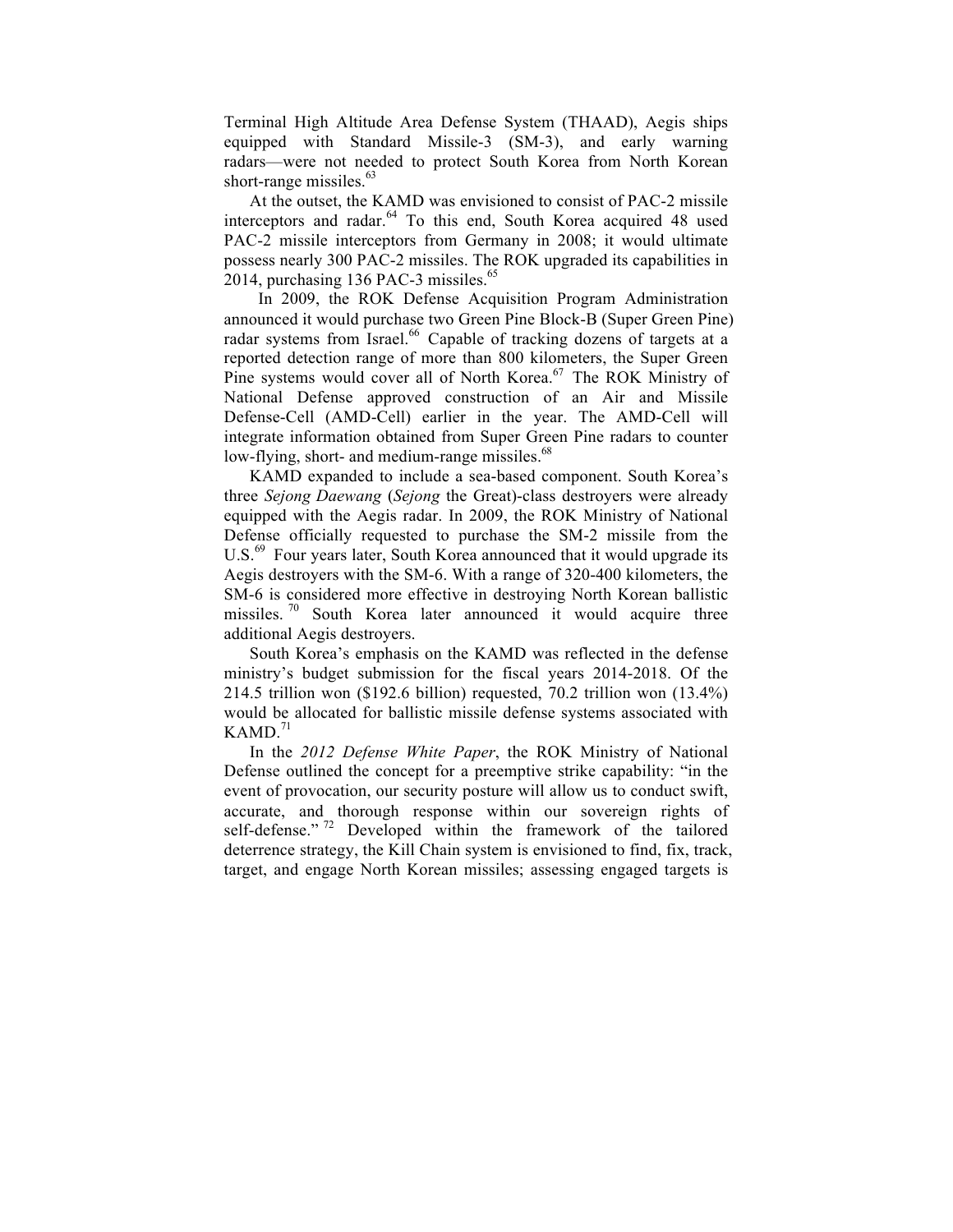the final phase of the process.<sup>73</sup> There is strong support for the Kill Chain system. Speaking at the 2013 Armed Forces Day parade, President Park Geun-hye said South Korea would be "quickly securing abilities to counter nuclear arms and other weapons of mass destruction."<sup>74</sup>

Kill Chain requires a significant investment in intelligence, surveillance, and reconnaissance capabilities needed to "find" North Korean missiles and supporting systems. In February 2013, South Korean defense officials revealed mid- and long-term plans to deploy spy satellites.<sup>75</sup> The ROK Air Force is considering development or purchase of an early warning satellite system capable of detecting missile launches.<sup>76</sup>Although the military has access to information acquired by the *Arirang-3*, a commercial multi-purpose satellite, it continues to rely on the U.S. for intelligence.<sup>77</sup> Additionally, the ROK military is expected to purchase four RQ-4B Block 30 Global Hawk aircraft from Northrop Grumman. South Korea intents to complete the purchase of the high-altitude, unmanned reconnaissance aircraft by June 28, 2019.<sup>78</sup>

In addition to enhancing reconnaissance assets, the ROK military also plans to acquire capabilities to promptly strike fixed facilities and mobile launchers in North Korea. This involves enhancing the accuracy, range, and power of existing surface-to-surface missiles, air delivered munitions, and ship-to-surface missiles. To this end, in May 2013 the ROK purchased over \$823 million in weapons to support the F-15 SE aircraft, including Joint Direct Attack Munitions.<sup>79</sup>

Since KAMD and Kill Chain were first proposed, South Korea has repeatedly stated that the systems will be independent of U.S. systems, as well as the those being jointly developed by the Americans and Japanese. It should be noted that these programs began during preparations for transferring Wartime Operational Control (OPCON) from the Americans to the Koreans. Indeed, the KAMD was announced the year following President Roh Moo-hyun's first suggested transferring Wartime OPCON. James Harvey, the Asia-Pacific Editor at Jane's HIS Defense Weekly, states that the transfer of Wartime OPCON was a "key driver" in South Korea's pursuit of enhanced capabilities, to include the KAMD and Kill Chain systems. <sup>80</sup> Because the ROK and U.S. have agreed to a "conditions-based" approach—thus postponing the transfer indefinitely—it appears that much of the original rationale for independent systems is no longer as significant a factor.

Yonsei University Professor Choi Jong-kun questioned the deterrent value of the Kill Chain system following the postponement of Wartime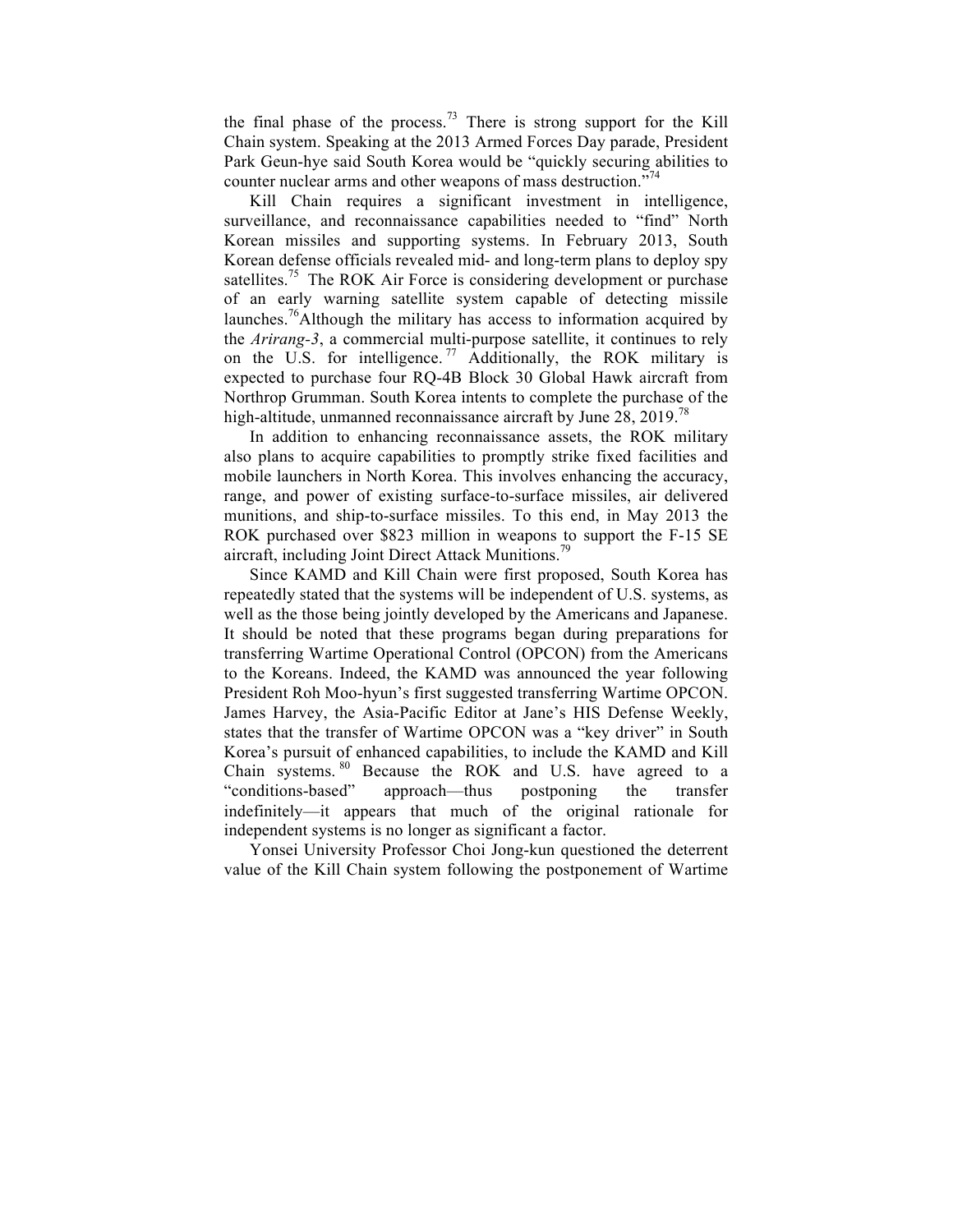OPCON. Absent Wartime OPCON, Professor Choi states, "Even if it (South Korea) possessed physical kill chain capabilities, the president would still need to discuss the matter within the Combined Forces Command framework before issuing the order to strike."<sup>81</sup> He notes the contradiction between developing the capabilities for Kill Chain and the postponement of OPCON transfer; delaying OPCON transfer raises questions about South Korea's commitment to the Kill Chain system and authority required to use it. Professor Choi concludes, "The North Korea deterrent is only complete when OPCON is transferred to South Korea as scheduled and Seoul is fully committed to carrying it out." $82$  In this line of reasoning, postponing OPCON transfer has reduced Kill Chain's deterrent value

There are other reasons to reconsider maintaining KAMD and Kill Chain as independent systems. First, both systems are primarily composed of American weapons systems and equipment.<sup>83</sup> As noted, major systems in the KAMD and Kill Chain include the PAC-2, PAC-3, SM-2, SM-6, Global Hawk UAV, and Aegis Combat System. Second, South Korea still relies on American early warning satellites. The AMD-Cell integrates "information acquired from the U.S. early missile warning satellites and South Korea's radar system and sends it to Patriot missile units." <sup>84</sup> Third, there are enormous costs associated with developing independent capabilities. The envisioned military satellite system will likely require significant funding. South Korea should consider integrating existing KAMD and Kill Chain capabilities with American systems.

#### **Conclusion**

Through four nuclear tests, North Korea has made considerable progress toward its goal of developing a warhead that can be delivered by a ballistic missile. In addition to substantially increasing yields, Pyongyang's scientists and engineered likely have progressed in each of the critical areas outlined by Jeffrey Lewis. North Korea appears capable of miniaturizing weapons to the degree that they can be placed atop its medium-, and perhaps it long-range ballistic missiles. Pyongyang will still need to ensure that its warheads can survive the shock, vibration and temperature change that occurs during ballistic missile flight. ICBM's will need to be engineered to survive reentry. Lewis notes that other countries have overcome these challenges, and North Korea is able to draw on 50 years of experience that is increasingly available in open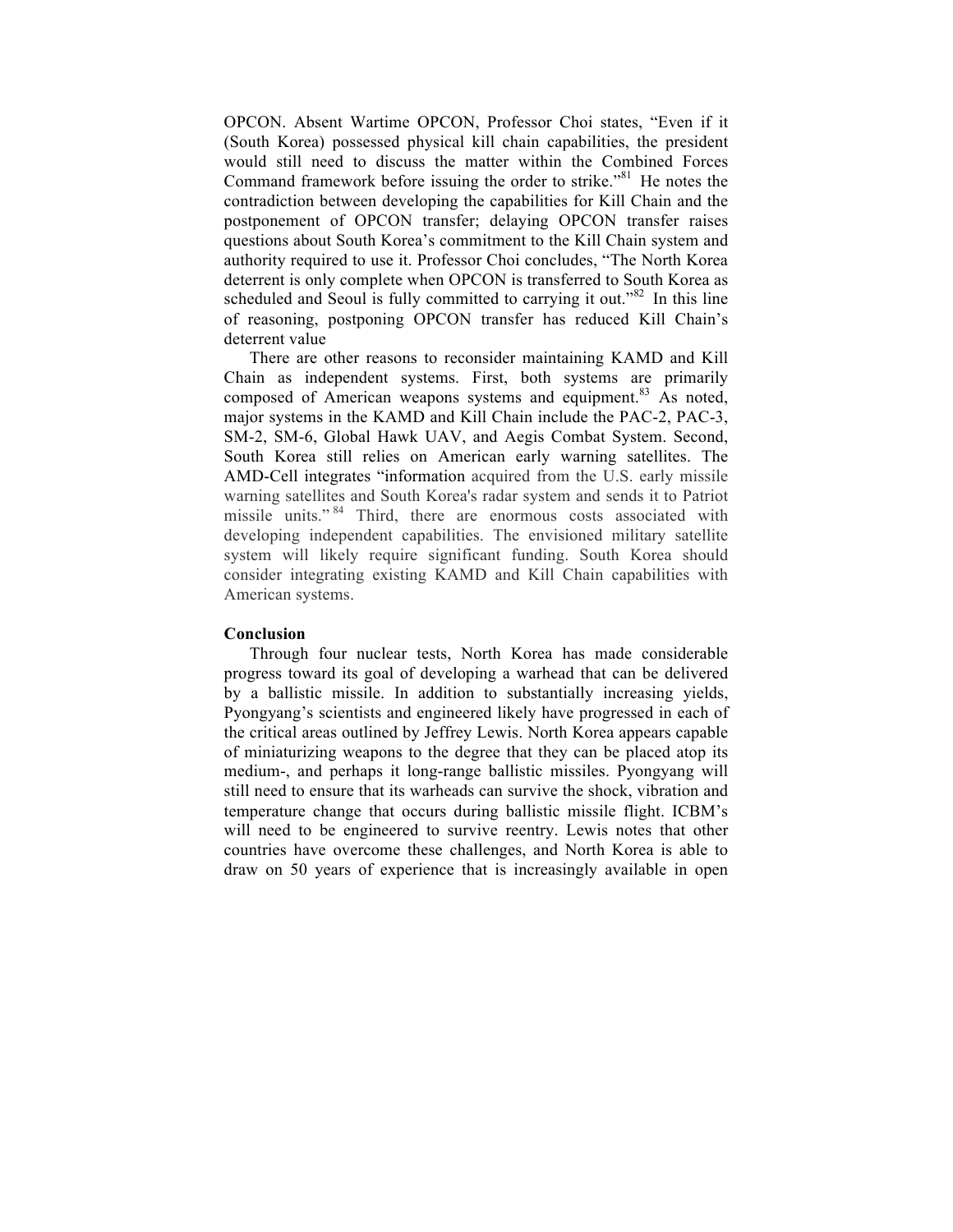source literature. Accordingly, it is increasingly probably that North Korea will develop, field, and test nuclear-tipped ICBMs.

Faced with these threats, Korean and American policy makers have sought to develop a tailored deterrence strategy. These efforts began in parallel, with the U.S seeking to address challenges from advanced military competitors, regional weapons of mass destruction states, as well as non-state terrorist networks. In the wake of the attacks on the *ROKS Cheonan* and Yeonpyoung Island, South Korea sought to deter North Korea's conventional, unconventional, and growing cyber capabilities. These efforts came together when the Minister of National Defense and the Secretary of Defense signed the bilateral "Tailored Deterrence Strategy Against North Korean Nuclear and Other WMD Threats" in October 2013. At the operational level, the Combined Counter-Provocation Plan enables Korean and American forces to decisively respond to North Korean threats and provocations.

Ballistic missile defense, to include the means to detect, defend, disrupt, and destroy North Korean nuclear and missile threats, is central to the tailored deterrence strategy. Despite the combined command structure on the peninsula, South Korea has developed the KAMD and Kill Chain systems that are largely independent from the U.S., as well as the joint system being developed between the U.S. and Japan. This decision has been closely linked to the agreement to transfer Wartime OPCON from the U.S. to South Korea. Because this decision has been postponed, South Korea should consider whether these independent systems best support the tailored deterrence strategy.

# **Notes:** j

https://fas.org/nuke/guide/dprk/odni101606.pdf.

<sup>&</sup>lt;sup>1</sup> Bruce E. Bechtol Jr., "The Military Threat in 2015: The Threat to the ROK-U.S.

http://www.icks.org/publication/pdf/2015-SPRING-SUMMER/1.pdf.<br><sup>2</sup> U.S. Office of the Director of National Intelligence Public Affairs Office, "Statement by the Office of the Director of National Intelligence on the North Korea Nuclear Test," ODNI News Release 19-06, October 16, 2006. Available online at

<sup>&</sup>lt;sup>3</sup> *Ibid.* <sup>4</sup> "North Korean test 'went wrong,' U.S. official says", *CNN*, archived from the original on October 10, 2006, Retrieved on June 5, 2016.<br><sup>5</sup> Daniel Cleary, "Verification Experts Puzzled Over North Korea's Nuclear Test,"

*Science*, Volume 324 (June 19, 2009), p. 1499. Available online at

http://science.sciencemag.org/content/324/5934/1499.1.summary.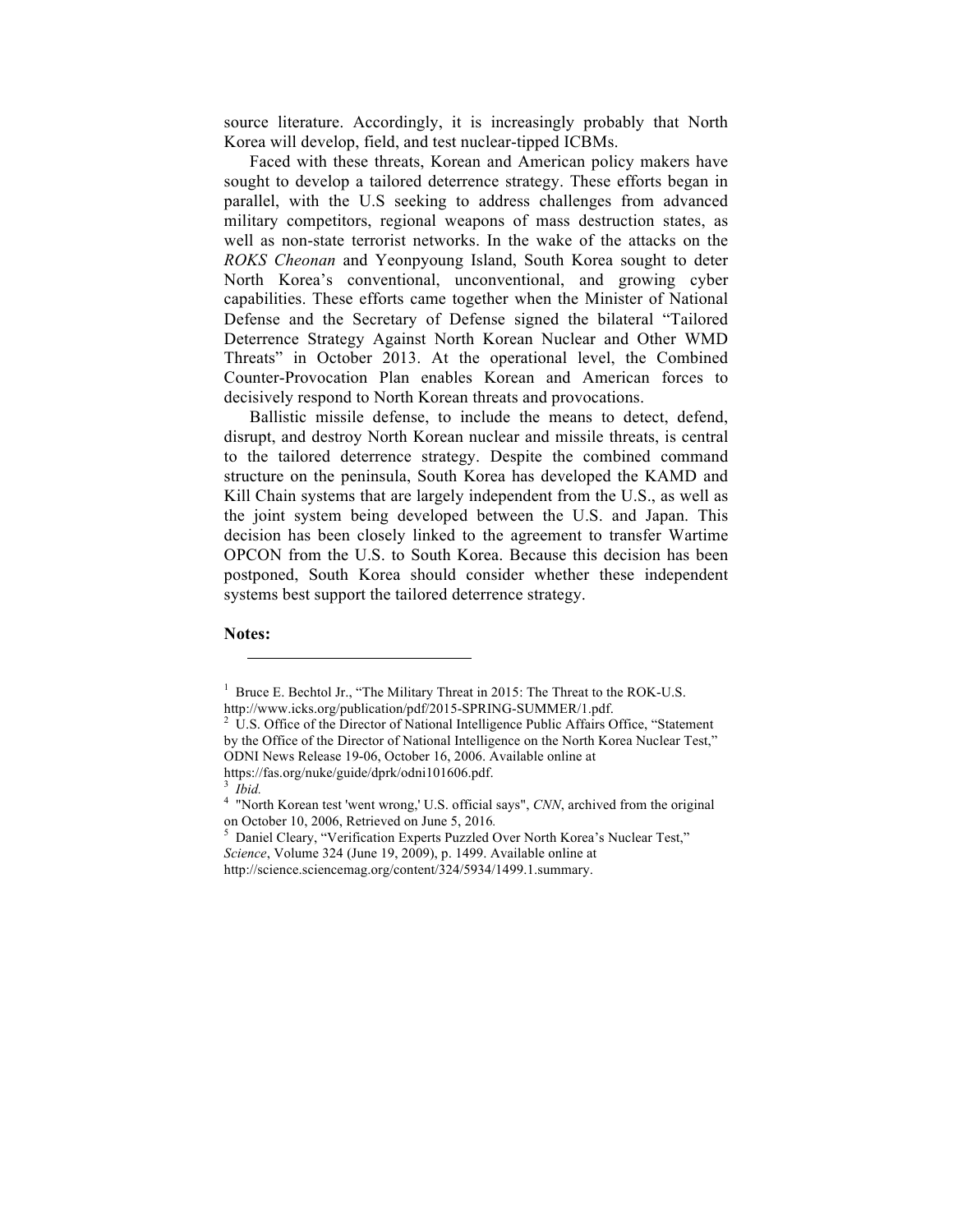<sup>6</sup> Sang-hun Choe, "North Korean Nuclear Claim Draws Global Criticism," *The New York Times*, May 25, 2009.<br><sup>7</sup> U.S. Office of the Director of National Intelligence Public Affairs Office, "Statement

j

by the Office of the Director of National Intelligence on the North Korea's Declared Nuclear Test on May 25, 2009," ODNI News Release 23-09, June 15, 2009, Available online at

https://www.dni.gov/files/documents/Newsroom/Press%20Releases/2009%20Press%20R eleases/20090615\_release.pdf

<sup>8</sup> "North fires seven missiles into the East Sea on July 4," *Korean JoongAng Daily*, July 6, 2006, Available online at

http://koreajoongangdaily.joins.com/news/article/article.aspx?aid=2907043, Retrieved on April 10, 2016.

"North Korea nuclear test; No radiation detected," *BBC News*, February 14, 2013, Available online at http://www.bbc.com/news/world-asia-21455080, Retrieved on April 10, 2016.<br><sup>10</sup> Kelsey Davenport, "North Korea Conducts Nuclear Test," Arms Control Association,

February 18, 2013, Available online at

https://www.armscontrol.org/act/2013\_03/North-Korea-Conducts-Nuclear-Test.

Retrieved on April 10, 2016.<br><sup>11</sup> "How Powerful Was N. Korea's Nuke Test?" *The Chosun Ilbo*, February 14, 2013, Available online at

http://english.chosun.com/site/data/html\_dir/2013/02/14/2013021400705.html, Retrieved on April 10, 2016.<br><sup>12</sup> U.S. Office of the Director of National Intelligence Public Affairs Office, "Statement

by the Office of the Director of National Intelligence on the North Korea's Declared Nuclear Test on February 12, 2013," 809, February 12, 2013, Available online at https://www.dni.gov/index.php/newsroom/press-releases/press-releases-2013/item/809-st atement-by-the-office-of-the-director-of-national-intelligence-on-north-korea-s-declared-

nuclear-test-on-february-12-2013<br><sup>13</sup> David E. Sanger and Choe Sang-hun, "North Korea Confirms it Conducted 3<sup>rd</sup> Nuclear Test," *The New York Times*, February 11, 2013, Available online at

http://www.nytimes.com/2013/02/12/world/asia/north-korea-nuclear-test.html, retrieved May 12, 2016.<br><sup>14</sup> "N. Korea 'Successfully Test Fired Short-Range Missile," The Chosun Ilbo, June 14,

2011, Available online at

http://english.chosun.com/site/data/html\_dir/2011/06/14/2011061400518.html, Retrieved on April 30, 2016.

<sup>15</sup> David E. Sanger, "U.S. Commander Sees Key Nuclear Step by North Korea," *The New York Times*, October 24, 2014, Available online at

https://www.nytimes.com/2014/10/25/world/asia/us-commander-sees-key-nuclear-step-b y-north-korea.html? r=0

<sup>16</sup> Mary Beth D. Nikitin, "North Korea's January 6, 2016, Nuclear Test," Congressional Research Service Insight, January 7, 2016, Available online at https://fas.org/sgp/crs/nuke/IN10428.pdf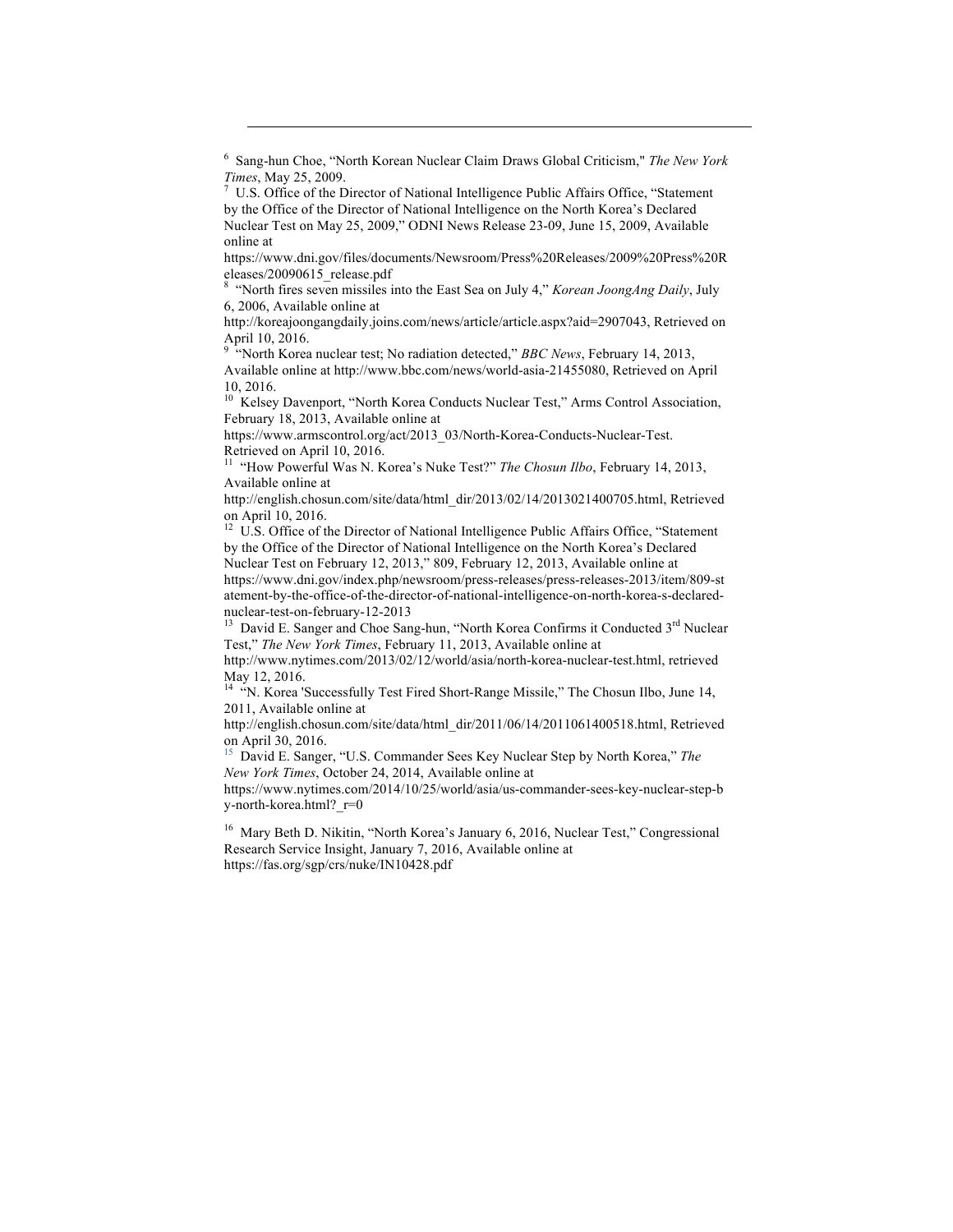j

<sup>20</sup> Lewis.<br><sup>21</sup> *Ibid.* <sup>22</sup> *Ibid.* <sup>23</sup> *Ibid.* <sup>23</sup> *Abid.* <sup>24</sup> Gordon G. Chang, "North Koreans Just Threatened to Nuke D.C.—And They Can Actually Do It., *The Daily Beast*, March 27, 2016, Available online at http://www.thedailybeast.com/articles/2016/03/27/north-koreans-just-threatened-to-nuked-c-and-they-can-actually-do-it, Retrieved May 12, 2016.

<sup>25</sup> U.S. Department of Defense, "Department of Defense Press Briefing by Admiral Gortney in the Pentagon Briefing Room," April 7, 2015, Available online at https://www.defense.gov/News/Transcripts/Transcript-View/Article/607034/departmentof-defense-press-briefing-by-admiral-gortney-in-the-pentagon-briefin/, Retrieved on May 12, 2016.

<sup>26</sup> Alistair Gale, "Seoul, U.S. Split on North Korea Nuclear Threat," *The Wall Street Journal*, April 13, 2015, Available online at:

https://www.wsj.com/articles/seoul-u-s-split-on-north-korea-nuclear-threat-1428913567, Retrieved May 12, 2016.<br><sup>27</sup> *Ibid.* 28 Ankit Panda, "Has North Korea Finally Miniaturized a Nuclear Device?" *The* 

Diplomat, March 9, 2016, Available online at

http://thediplomat.com/2016/03/has-north-korea-finally-miniaturized-a-nuclear-device/, Retrieved on May 12, 2016.

<sup>29</sup> Defense Threat Reduction Agency, *Operation Dominic I*, Fact Sheet, Available online at http://www.dtra.mil/Portals/61/Documents/NTPR/1-Fact\_Sheets/23\_DOMINIC\_I.pdf, Last accessed on May 12, 2016.

<sup>30</sup> Lewis. <sup>31</sup> The National Museum of American History, *Submarine Weapons: Ballistic Missiles*, Available online at

http://americanhistory.si.edu/subs/weapons/ballistic/nuclear\_test.html, Last accessed on May 12, 2016.<br><sup>32</sup> Lewis.

<sup>32</sup> Lewis. <sup>33</sup> *Ibid.* <sup>34</sup> *Ibid*.

<sup>&</sup>lt;sup>17</sup> Somini Sengupta, David E. Sanger, and Choe Sang-hun, "Security Council Condemns Nuclear Test by North Korea," *The New York Times*, January 6, 2016, Available online at https://www.nytimes.com/2016/01/07/world/asia/north-korea-hydrogen-bomb-claim-reac tions.html. Accessed on May 21, 2016.<br><sup>18</sup> Jeffrey Lewis, "North Korea's Nuclear Weapons: The Great Miniaturization Debate",

*<sup>38</sup> NORTH*, February 5,2015. For a detailed analysis, please see

http://38north.org/2015/02/jlewis020515/. Last accessed on April 10, 2016.<br><sup>19</sup> David E. Sanger and Choe Sang-hun, "As North Korea's Nuclear Program Advances, U.S. Strategy is Tested," *The New York Times*, May 16, 2016, Available online at: https://www.nytimes.com/2016/05/07/world/asia/north-korea-nuclear-us-strategy.html Last accessed on May 12, 2016.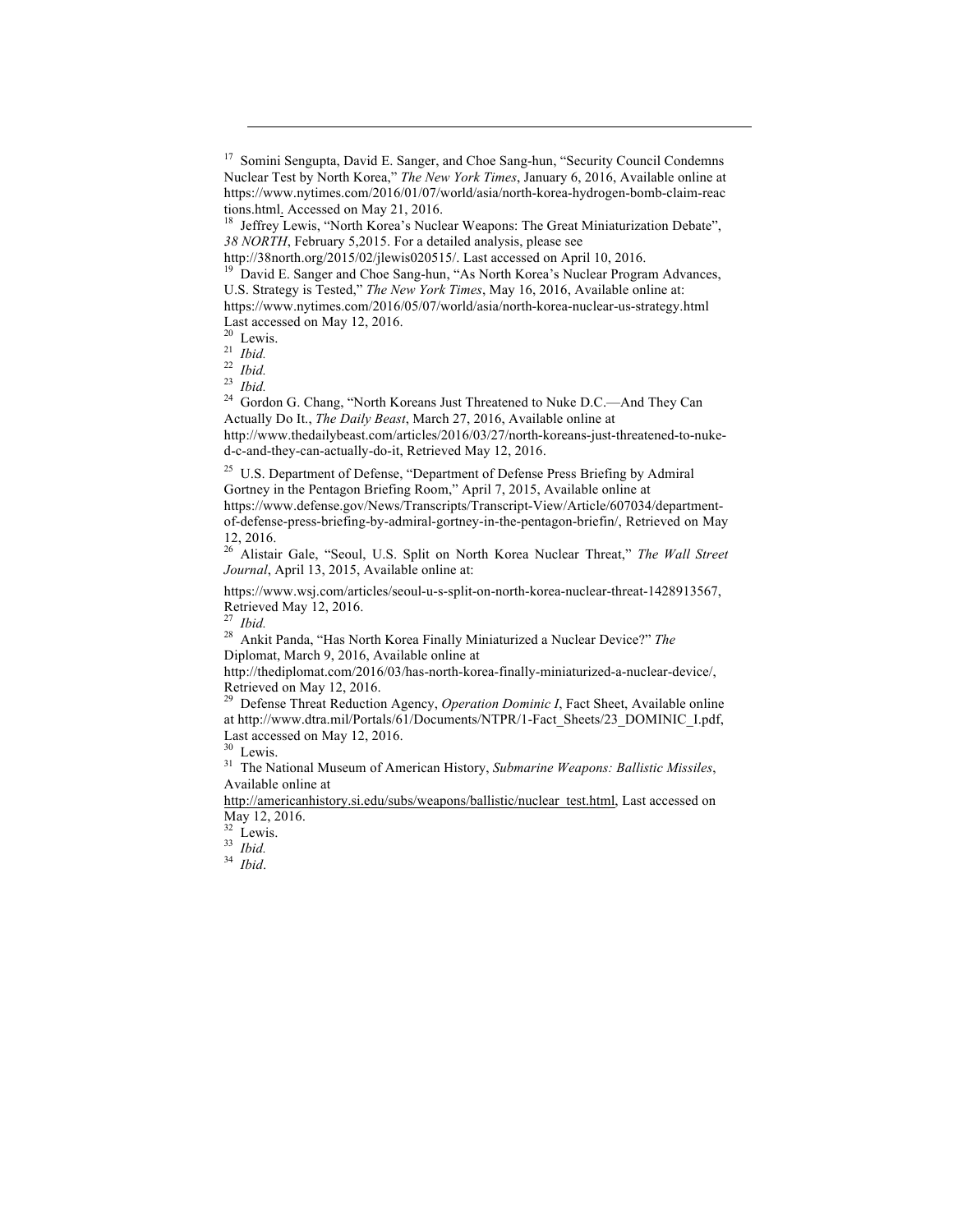j

<sup>35</sup> *Ibid.* 36 John Schilling, Jeffrey Lewis and David Schmerler, "A New ICBM for North Korea?" 38 North, December 23, 2015, Available online at

http://38north.org/2015/12/icbm122115/, Last accessed on May 12, 2016. 37 Con Coughlin, "Iran has missiles to carry nuclear warheads," ˆ*The Telegraph*, July 4, 2006, Available online at

http://www.telegraph.co.uk/news/?xml=/news/2006/04/07/wiran07.xml&sSheet=/news/2 006/04/07/ixnewstop.html, Retrieved on May 12, 2016. <sup>38</sup> Schilling, Lewis and Schmerler. <sup>39</sup> Coughlin. <sup>40</sup> U.S. Department of Defense, Joint Communiqué: *The 45th ROK-U.S. Security* 

*Consultative Meeting*, Washington, D.C. 2013, Available online at

https://www.defense.gov/Portals/1/Documents/pubs/Joint%20Communique\_%2045th%2 0ROK-U.S.%20Security%20Consultative%20Meeting.pdf, Retrieved on May 16, 2016. 41 Karin Parish, "U.S., South Korea Announce 'Tailored Deterrence' Strategy," *DoD* 

*News*, October 2, 2013, Available online at http://archive.defense.gov/news/newsarticle.aspx?id=120896, Retrieved May 16, 2016.

<sup>42</sup> *Ibid.*<br><sup>43</sup> *Ibid.* 43 *Ibid.* 44 Thomas C. Schelling, *The Strategy of Conflict*, (New York: Oxford University Press,

1963) and Thomas Schelling, *Arms and Influence*, (New Haven: Yale University Press, 1966).

<sup>45</sup> Michael Raska, "Tailored Deterrence: Influencing North Korean Decision-Making-Analysis," *The Diplomat*, April 26, 2016, Available online at http://thediplomat.com/2016/04/tailored-deterrence-influencing-north-korean-decision-m

<sup>46</sup> *Ibid.* 47 *Ashton B. Carter and William J. Perry,* "If Necessary, Strike and Destroy," *The Washington Post*, June 22, 2006, Available online at

http://www.washingtonpost.com/wp-dyn/content/article/2006/06/21/AR2006062101518. html, Retrieved on May 16, 2016.<br><sup>48</sup> U.S. Department of Defense, *Quadrennial Defense Review*(QDR) *Report* (Washington,

DC: Department of Defense, February 6, 2006), 2. Additional discussion of tailored deterrence in the 2006 QDR can be found on pages 4, 27, and 50–51, Quoted in M.

Elaine Bunn, "Can Deterrence Be Tailored?" in *Strategic Forum*, No. 225 (Washington, D.C.: Institute for National Strategic Studies, National Defense University), January 2007, Available online at https://www.files.ethz.ch/isn/31364/SF225%20new.pdf., Retrieved on May 16, 2016.<br><sup>49</sup> Bunn.

<sup>49</sup> Bunn. <sup>50</sup> *Ibid.* <sup>51</sup> *Ibid.* <sup>52</sup> Michael Raska, "Tailored Deterrence: Influencing North Korean Decision-Making," *The Diplomat*, April 26, 2016, Available online at

http://thediplomat.com/2016/04/tailored-deterrence-influencing-north-korean-decision-m aking/, Retrieved on May 16, 2016.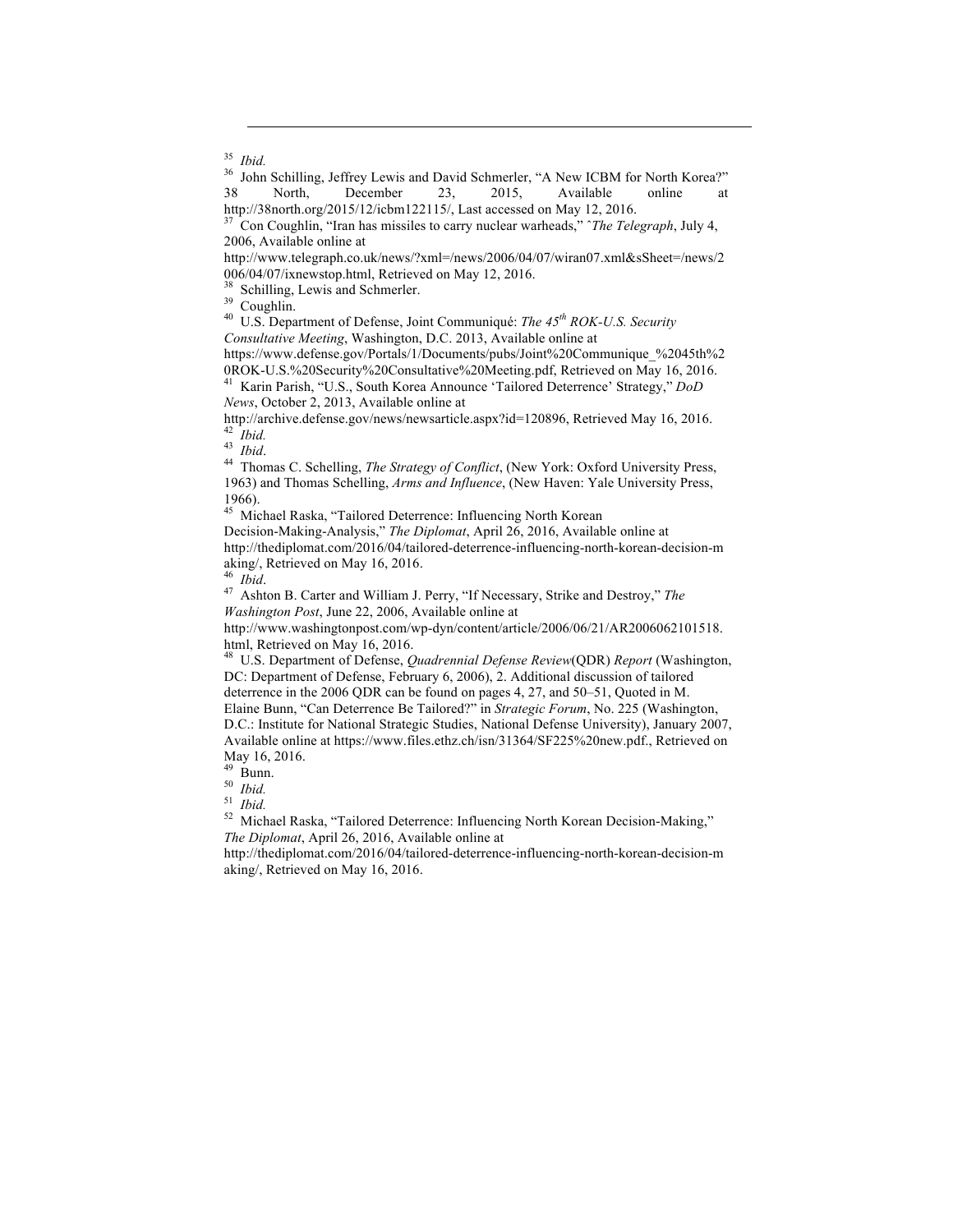j

<sup>53</sup> *Ibid.*<br><sup>54</sup> *Ibid.*<br><sup>55</sup> Rhee Sang-woo, "From Defense to Deterrence: The Core of Defense Reform Plan 307," Korea Chair Platform, Washington: Center for Strategic and International Studies, September 7, 2011, Available online at

https://csis-prod.s3.amazonaws.com/s3fs-public/legacy\_files/files/publication/110907\_Fr omDefensetoDeterrence\_Rhee.pdf, Retrieved on May 16, 2016.<br><sup>56</sup> *Ibid.*<br><sup>57</sup> *Ibid.* 58 U.S. Department of Defense, "Officials Sign Plan to Counter North Korean Threats,"

March 24, 2013, Available online at

http://archive.defense.gov/news/newsarticle.aspx?id=119615, Retrieved on May 16,  $\frac{2016.}{^{59}}$  Ibid.

<sup>59</sup> *Ibid.* <sup>60</sup> U.S. Department of Defense, "The 7th Korea-US. Integrated Defense Dialogue (KIDD), Washington, D.C.," April 15, 2015, Available online at

https://www.defense.gov/News/News-Releases/News-Release-View/Article/605461/the-7th-korea-us-integrated-defense-dialogue-kidd-washington-dc/, Retrieved on May 16, 2016.

<sup>61</sup> "Korea, U.S. to devise plan to negate N.K. launchers," *The Korea Herald*, April 16, 2015, Available online at http://www.koreaherald.com/view.php?ud=20150416000945, Retrieved on May, 16, 2016.<br> $62$  *Ihid.* 

<sup>63</sup> Karen Montague, "A Review of South Korean Missile Defense Programs," *George C. Marshall Institute Policy Outlook*, March 2014, p. 1., Available online at

http://marshall.org/missile-defense/a-review-of-south-korean-missile-defense-programs/, Retrieved on May, 9, 2016.

<sup>64</sup> Zachary Keck, "South Korea Goes All in On Missile Defense," *The Diplomat*, July 26, 2013, Available online at

http://thediplomat.com/2013/07/south-korea-goes-all-in-on-missile-defense/, Retrieved on May 9, 2016.

<sup>65</sup> U.S. Defense Security Cooperation Agency News Release, "Republic of Korea – Patriot Advanced Capability (PAC-3) 14-52, November 5, 2014, Available online at: http://www.dsca.mil/major-arms-sales/republic-korea-f-15se-aircraft-weapons, Retrieved on May 9, 2016

<sup>66</sup> UPI, "South Korea to Buy Israel's Green Pine," September 18, 2009, Available online at http://www.upi.com/South-Korea-to-buy-Israels-Green-Pine/23621253288031/, Retrieved on May 9, 2016.

<sup>67</sup> Jung Sung-ki, "Israeli Radar Chosen for Missile Defense," *The Korea Times*, September 17, 2009, Available online at

http://www.koreatimes.co.kr/www/news/nation/2009/09/113\_52006.html, Retrieved on May 9, 2016.

<sup>68</sup> *Ibid*. <sup>69</sup> Keck.